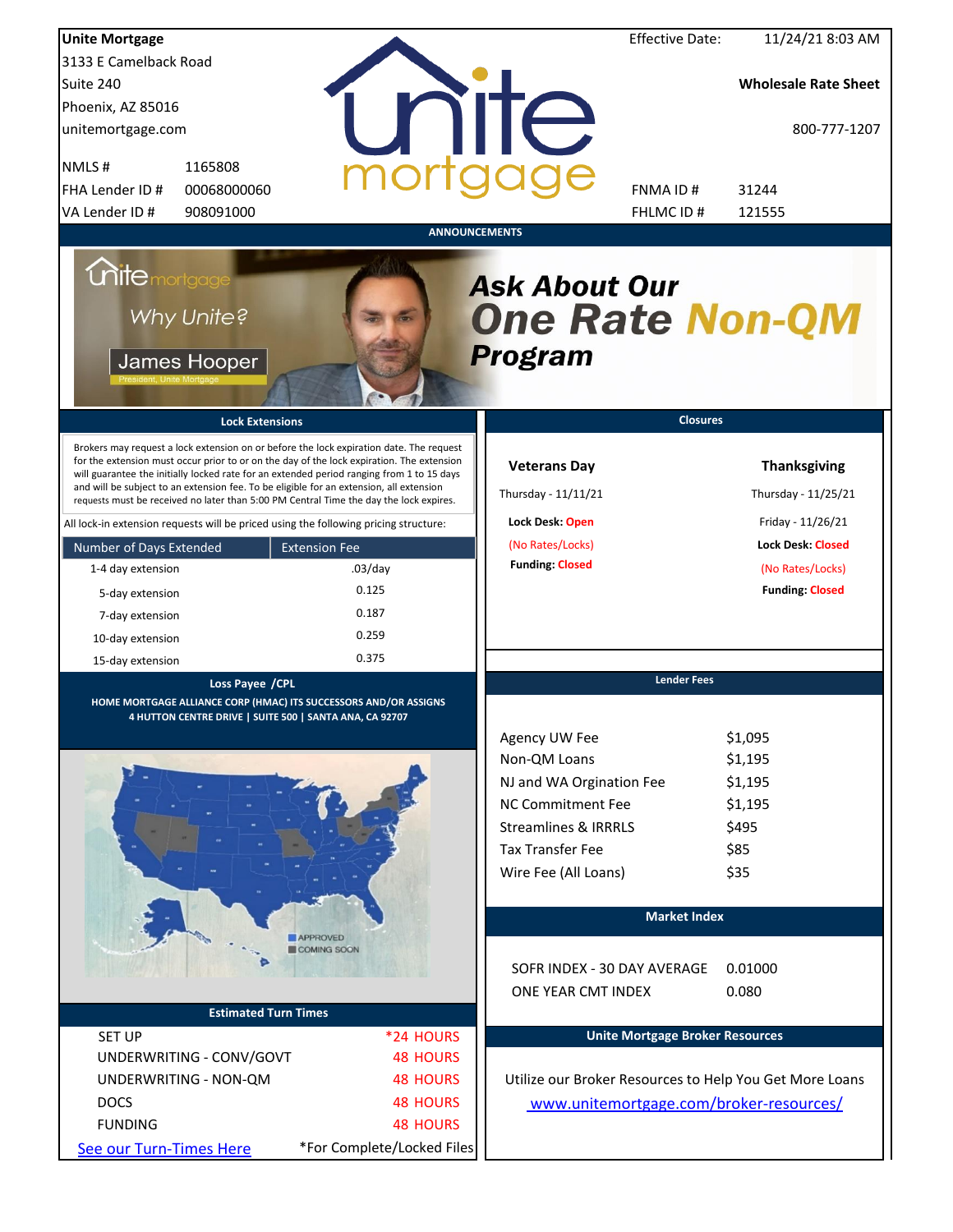

Rates are subject to change without prior notice Not for Public View • For Professional Use Only **Lock Desk**

[locks@unitemtg.com](mailto:locks@unitemtg.com)

File Update: 24-Nov-2021

Effective Date: 24-Nov-2021 Price Change Effective: 9:00 AM PST Lock Hours: 9:00 A.M. - 3:00 P.M. PST

## **ONE RATE - DSCR/ Bank Statements**

Price Change Effective: 9:00 AM PST

| <b>DSCR</b>                 |                              |                    |                               |                               |      |  |  |  |
|-----------------------------|------------------------------|--------------------|-------------------------------|-------------------------------|------|--|--|--|
| <b>25 DAY PRICING</b>       |                              | <b>HIGHLIGHTS</b>  |                               |                               |      |  |  |  |
| <b>RATE</b>                 | 30YR FIX                     |                    |                               |                               |      |  |  |  |
|                             |                              | <b>Credit</b>      | $700+$                        | $720+$                        |      |  |  |  |
| 4.375                       | 100.0000                     | <b>Product</b>     | 30 yr fixed Full Amortization | 30 yr fixed Full Amortization |      |  |  |  |
|                             |                              | <b>Loan Amount</b> | 300,001-1.0MM                 | 300,001-1.0MM                 |      |  |  |  |
|                             |                              | <b>DSCR</b>        | $+1.100$                      | Not Applicable                |      |  |  |  |
|                             |                              |                    | Purchase 70%                  | Purchase 80%                  |      |  |  |  |
| <b>24 MO BANK STATEMENT</b> |                              | <b>Purpose</b>     | Rate-Term 70%                 | Rate-Term 80%                 |      |  |  |  |
| <b>25 DAY PRICING</b>       |                              |                    | Cash-Out 65%                  | Cash-Out 75%                  |      |  |  |  |
| <b>RATE</b>                 | <b>30YR FIX</b>              | <b>Occupancy</b>   | Non Owner Occupied            | Owner Occupied                |      |  |  |  |
|                             | 100.0000                     | <b>ACH</b>         | Required                      | Required                      |      |  |  |  |
| 4.125                       |                              |                    | <b>PPP</b>                    | 5 Years                       | None |  |  |  |
|                             |                              | <b>Reserves</b>    | 12 Month PITIA                | 12 Month PITIA                |      |  |  |  |
|                             |                              | <b>Escrows</b>     | Required                      | Required                      |      |  |  |  |
|                             |                              | <b>Property</b>    | Single Unit only              | Single Unit Only              |      |  |  |  |
|                             | <b>No Hits for LLPAs !!!</b> |                    |                               |                               |      |  |  |  |

## **DSCR PRIME PLUS**

|             | <b>30 DAY PRICING</b> |                 |  |  |  |  |  |
|-------------|-----------------------|-----------------|--|--|--|--|--|
| <b>RATE</b> | <b>5/6 ARM</b>        | <b>30YR FIX</b> |  |  |  |  |  |
| 6.500       | 105.5000              | 105.2500        |  |  |  |  |  |
| 6.375       | 105.2500              | 105.0000        |  |  |  |  |  |
| 6.250       | 105.0000              | 104.7500        |  |  |  |  |  |
| 6.125       | 104.7500              | 104.5000        |  |  |  |  |  |
| 6.000       | 104.5000              | 104.2500        |  |  |  |  |  |
| 5.875       | 104.2500              | 104.0000        |  |  |  |  |  |
| 5.750       | 104.0000              | 103.7500        |  |  |  |  |  |
| 5.625       | 103.7500              | 103.5000        |  |  |  |  |  |
| 5.500       | 103.5000              | 103.2500        |  |  |  |  |  |
| 5.375       | 103.2500              | 103,0000        |  |  |  |  |  |
| 5.250       | 103.0000              | 102.7500        |  |  |  |  |  |
| 5.125       | 102.7500              | 102.5000        |  |  |  |  |  |
| 5.000       | 102.5000              | 102.2500        |  |  |  |  |  |
| 4.875       | 102.2500              | 102,0000        |  |  |  |  |  |
| 4.750       | 101.8750              | 101.6250        |  |  |  |  |  |
| 4.625       | 101.5000              | 101.2500        |  |  |  |  |  |
| 4.500       | 101.1250              | 100.8750        |  |  |  |  |  |
| 4.375       | 100.7500              | 100.5000        |  |  |  |  |  |

| <b>MAX PRICING</b> (Lower of Price or Premium) |          |  |  |  |  |  |
|------------------------------------------------|----------|--|--|--|--|--|
| No Prepay - Hard                               | 100.5000 |  |  |  |  |  |
| 1yr Prepay - Hard                              | 100.7500 |  |  |  |  |  |
| 2yr Prepay - Hard                              | 101.0000 |  |  |  |  |  |
| 3yr Prepay - Hard                              | 101.2500 |  |  |  |  |  |
| 4yr Prepay - Hard                              | 101.5000 |  |  |  |  |  |
| 5yr Prepay - Hard                              | 101.7500 |  |  |  |  |  |

| <b>ARM MARGIN</b> |             |
|-------------------|-------------|
| 5.000             | <b>SOFR</b> |
|                   |             |

| <b>LOCK FEES</b> |  |  |  |  |  |  |
|------------------|--|--|--|--|--|--|
| .250             |  |  |  |  |  |  |
| .030             |  |  |  |  |  |  |
| 15 Days          |  |  |  |  |  |  |
|                  |  |  |  |  |  |  |

| LTV<br><b>RATE</b><br><b>5/6 ARM</b><br>30YR FIX<br><b>Credit Score</b><br>105.5000<br><b>Documentation</b><br>50.01-55<br>$55.01 - 60$<br>60.01-65<br>65.01-70<br>6.500<br>105.2500<br>$00.01 - 50$<br>> 780<br>105.2500<br>105.0000<br>(0.500)<br>(0.875)<br>6.375<br>(0.250)<br>(0.375)<br>(0.625)<br>(1.125)<br>105.0000<br>104.7500<br>760 - 779<br>(0.375)<br>(0.875)<br>6.250<br>(0.375)<br>(0.625)<br>(1.000)<br>(1.375)<br>740 - 759<br>104.7500<br>104.5000<br>(0.500)<br>6.125<br>(0.375)<br>(0.750)<br>(1.000)<br>(1.250)<br>(1.625)<br><b>DSCR</b><br>720 - 739<br>6.000<br>104.5000<br>104.2500<br>(0.500)<br>(0.625)<br>(0.875)<br>(1.125)<br>(1.500)<br>(2.000)<br>700 - 719<br>5.875<br>104.2500<br>104.0000<br>(1.375)<br>#N/A<br>(0.625)<br>(0.750)<br>(1.000)<br>(1.875)<br>104.0000<br>103.7500<br>680 - 699<br>(0.875)<br>(1.000)<br>(1.250)<br>(1.750)<br>5.750<br>#N/A<br>#N/A<br>$660 - 679$<br>5.625<br>103.7500<br>103.5000<br>(1.375)<br>(1.500)<br>(1.625)<br>(2.250)<br>$\#N/A$<br>$\#N/A$<br>5.500<br>103.5000<br>103.2500<br>5/6 40yr ARM SOFR<br>(0.250)<br>(0.250)<br>(0.250)<br>(0.250)<br>(0.250)<br>(0.250)<br>40yr Fixed<br>5.375<br>103.2500<br>103.0000<br>Product<br>(0.250)<br>(0.250)<br>(0.250)<br>(0.250)<br>(0.250)<br>(0.250)<br>Interest-Only<br>5.250<br>103.0000<br>102.7500<br>(0.250)<br>(0.250)<br>(0.375)<br>(0.500)<br>(0.625)<br>(0.750)<br>150,000-200k<br>5.125<br>102.7500<br>102.5000<br>(0.500)<br>(0.500)<br>(0.500)<br>(0.500)<br>(0.500)<br>(0.750)<br>102.5000<br>200,001-300k<br>5.000<br>102.2500<br>0.000<br>0.000<br>0.000<br>0.000<br>(0.250)<br>(0.250)<br>300,001-1.0m<br>4.875<br>102.2500<br>102.0000<br>0.000<br>0.000<br>0.000<br>0.000<br>0.000<br>0.000<br><b>Loan Amount</b><br>1,000,001-1.5m<br>4.750<br>101.8750<br>101.6250<br>(0.250)<br>(0.250)<br>(0.250)<br>(0.250)<br>(0.250)<br>(0.250)<br>101.5000<br>101.2500<br>1,500,001-2.0m<br>4.625<br>(0.500)<br>(0.500)<br>(0.500)<br>#N/A<br>#N/A<br>#N/A<br>2,000,001-2.5m<br>101.1250<br>100.8750<br>4.500<br>(0.750)<br>(0.750)<br>(0.750)<br>#N/A<br>#N/A<br>#N/A<br>4.375<br>100.7500<br>100.5000<br>2,500,001-3.0m<br>$\#N/A$<br>$\#N/A$<br>#N/A<br>(0.750)<br>(0.750)<br>(0.750)<br>$DSCR \geq 1.5$<br>0.250<br>0.250<br>0.250<br>0.250<br>0.250<br>0.250<br><b>DSCR</b><br>DSCR 1.25-1.49<br>0.250<br>0.250<br>0.250<br>0.250<br>0.250<br>0.250<br>MAX PRICING (Lower of Price or Premium)<br>DSCR 1.10-1.24<br>100.5000<br>0.000<br>0.000<br>0.000<br>0.000<br>0.000<br>0.000<br>100.7500<br>Cash-Out<br><b>Purpose</b><br>(0.250)<br>(0.375)<br>(0.375)<br>(0.375)<br>#N/A<br>#N/A<br>101.0000<br>Condo-Warrantable<br>(0.250)<br>(0.250)<br>(0.250)<br>(0.250)<br>(0.500)<br>(0.500)<br><b>Property Type</b><br>Condo-NonWarrantable<br>101.2500<br>(0.500)<br>(0.500)<br>(0.500)<br>(0.500)<br>#N/A<br>#N/A<br>2-4 Unit<br>101.5000<br>(0.250)<br>(0.250)<br>(0.250)<br>(0.250)<br>#N/A<br>#N/A<br>101.7500<br><b>Credit / Housing History</b><br>1x30x12<br>(0.750)<br>(0.750)<br>(0.750)<br>(0.750)<br>(0.750)<br>(0.750)<br><b>ACH</b><br>0.125<br>0.125<br>0.125<br>0.125<br>0.125<br>0.125<br><b>Other Miscellaneous</b><br><b>ARM MARGIN</b><br>No Escrows (No HPML)<br>(0.150)<br>(0.150)<br>(0.150)<br>(0.150)<br>(0.150)<br>(0.150)<br>5.000<br>SOFR<br>No Prepay<br>(1.500)<br>(1.500)<br>(1.500)<br>(1.500)<br>(1.500)<br>(1.500)<br>(1.000)<br>(1.000)<br>(1.000)<br>(1.000)<br>(1.000)<br>(1.000)<br>1yr Prepay<br>(0.500)<br>(0.500)<br>(0.500)<br>(0.500)<br>(0.500)<br>(0.500)<br>2yr Prepay<br><b>Prepay Penalty</b><br><b>LOCK FEES</b><br>0.000<br>0.000<br>0.000<br>0.000<br>0.000<br>0.000<br><b>3yr Prepay</b><br>Relock Fee:<br>.250<br>0.375<br>0.375<br>0.375<br>0.375<br>0.375<br>0.375<br>4yr Prepay<br>Extension Fee Per Diem:<br>.030<br>0.750<br>0.750<br>0.750<br>0.750<br>0.750<br>0.750<br>5yr Prepay<br>25 Day<br>0.000<br><b>Extension Max:</b><br>15 Days<br>0.000<br>0.000<br>0.000<br>0.000<br>0.000<br><b>Lock Term</b><br>40 Day<br>(0.150)<br>(0.150)<br>(0.150)<br>(0.150)<br>(0.150)<br>(0.150)<br>55 Day<br>#N/A<br>$\#N/A$<br>#N/A<br>#N/A<br>$\#N/A$<br>#N/A | <b>PRICING ADJUSTMENTS</b><br><b>30 DAY PRICING</b> |  |  |  |  |  |  |  |  |          |
|-----------------------------------------------------------------------------------------------------------------------------------------------------------------------------------------------------------------------------------------------------------------------------------------------------------------------------------------------------------------------------------------------------------------------------------------------------------------------------------------------------------------------------------------------------------------------------------------------------------------------------------------------------------------------------------------------------------------------------------------------------------------------------------------------------------------------------------------------------------------------------------------------------------------------------------------------------------------------------------------------------------------------------------------------------------------------------------------------------------------------------------------------------------------------------------------------------------------------------------------------------------------------------------------------------------------------------------------------------------------------------------------------------------------------------------------------------------------------------------------------------------------------------------------------------------------------------------------------------------------------------------------------------------------------------------------------------------------------------------------------------------------------------------------------------------------------------------------------------------------------------------------------------------------------------------------------------------------------------------------------------------------------------------------------------------------------------------------------------------------------------------------------------------------------------------------------------------------------------------------------------------------------------------------------------------------------------------------------------------------------------------------------------------------------------------------------------------------------------------------------------------------------------------------------------------------------------------------------------------------------------------------------------------------------------------------------------------------------------------------------------------------------------------------------------------------------------------------------------------------------------------------------------------------------------------------------------------------------------------------------------------------------------------------------------------------------------------------------------------------------------------------------------------------------------------------------------------------------------------------------------------------------------------------------------------------------------------------------------------------------------------------------------------------------------------------------------------------------------------------------------------------------------------------------------------------------------------------------------------------------------------------------------------------------------------------------------------------------------------------------------------------------------------------------------------------------------------------------------------------------------------------------------------------------------------------------------------------------------------------------------------------------------------------------------------------------------------------------------------------------------------------------------------|-----------------------------------------------------|--|--|--|--|--|--|--|--|----------|
|                                                                                                                                                                                                                                                                                                                                                                                                                                                                                                                                                                                                                                                                                                                                                                                                                                                                                                                                                                                                                                                                                                                                                                                                                                                                                                                                                                                                                                                                                                                                                                                                                                                                                                                                                                                                                                                                                                                                                                                                                                                                                                                                                                                                                                                                                                                                                                                                                                                                                                                                                                                                                                                                                                                                                                                                                                                                                                                                                                                                                                                                                                                                                                                                                                                                                                                                                                                                                                                                                                                                                                                                                                                                                                                                                                                                                                                                                                                                                                                                                                                                                                                                                           |                                                     |  |  |  |  |  |  |  |  |          |
|                                                                                                                                                                                                                                                                                                                                                                                                                                                                                                                                                                                                                                                                                                                                                                                                                                                                                                                                                                                                                                                                                                                                                                                                                                                                                                                                                                                                                                                                                                                                                                                                                                                                                                                                                                                                                                                                                                                                                                                                                                                                                                                                                                                                                                                                                                                                                                                                                                                                                                                                                                                                                                                                                                                                                                                                                                                                                                                                                                                                                                                                                                                                                                                                                                                                                                                                                                                                                                                                                                                                                                                                                                                                                                                                                                                                                                                                                                                                                                                                                                                                                                                                                           |                                                     |  |  |  |  |  |  |  |  | 70.01-75 |
|                                                                                                                                                                                                                                                                                                                                                                                                                                                                                                                                                                                                                                                                                                                                                                                                                                                                                                                                                                                                                                                                                                                                                                                                                                                                                                                                                                                                                                                                                                                                                                                                                                                                                                                                                                                                                                                                                                                                                                                                                                                                                                                                                                                                                                                                                                                                                                                                                                                                                                                                                                                                                                                                                                                                                                                                                                                                                                                                                                                                                                                                                                                                                                                                                                                                                                                                                                                                                                                                                                                                                                                                                                                                                                                                                                                                                                                                                                                                                                                                                                                                                                                                                           |                                                     |  |  |  |  |  |  |  |  |          |
|                                                                                                                                                                                                                                                                                                                                                                                                                                                                                                                                                                                                                                                                                                                                                                                                                                                                                                                                                                                                                                                                                                                                                                                                                                                                                                                                                                                                                                                                                                                                                                                                                                                                                                                                                                                                                                                                                                                                                                                                                                                                                                                                                                                                                                                                                                                                                                                                                                                                                                                                                                                                                                                                                                                                                                                                                                                                                                                                                                                                                                                                                                                                                                                                                                                                                                                                                                                                                                                                                                                                                                                                                                                                                                                                                                                                                                                                                                                                                                                                                                                                                                                                                           |                                                     |  |  |  |  |  |  |  |  |          |
|                                                                                                                                                                                                                                                                                                                                                                                                                                                                                                                                                                                                                                                                                                                                                                                                                                                                                                                                                                                                                                                                                                                                                                                                                                                                                                                                                                                                                                                                                                                                                                                                                                                                                                                                                                                                                                                                                                                                                                                                                                                                                                                                                                                                                                                                                                                                                                                                                                                                                                                                                                                                                                                                                                                                                                                                                                                                                                                                                                                                                                                                                                                                                                                                                                                                                                                                                                                                                                                                                                                                                                                                                                                                                                                                                                                                                                                                                                                                                                                                                                                                                                                                                           |                                                     |  |  |  |  |  |  |  |  |          |
|                                                                                                                                                                                                                                                                                                                                                                                                                                                                                                                                                                                                                                                                                                                                                                                                                                                                                                                                                                                                                                                                                                                                                                                                                                                                                                                                                                                                                                                                                                                                                                                                                                                                                                                                                                                                                                                                                                                                                                                                                                                                                                                                                                                                                                                                                                                                                                                                                                                                                                                                                                                                                                                                                                                                                                                                                                                                                                                                                                                                                                                                                                                                                                                                                                                                                                                                                                                                                                                                                                                                                                                                                                                                                                                                                                                                                                                                                                                                                                                                                                                                                                                                                           |                                                     |  |  |  |  |  |  |  |  |          |
|                                                                                                                                                                                                                                                                                                                                                                                                                                                                                                                                                                                                                                                                                                                                                                                                                                                                                                                                                                                                                                                                                                                                                                                                                                                                                                                                                                                                                                                                                                                                                                                                                                                                                                                                                                                                                                                                                                                                                                                                                                                                                                                                                                                                                                                                                                                                                                                                                                                                                                                                                                                                                                                                                                                                                                                                                                                                                                                                                                                                                                                                                                                                                                                                                                                                                                                                                                                                                                                                                                                                                                                                                                                                                                                                                                                                                                                                                                                                                                                                                                                                                                                                                           |                                                     |  |  |  |  |  |  |  |  |          |
|                                                                                                                                                                                                                                                                                                                                                                                                                                                                                                                                                                                                                                                                                                                                                                                                                                                                                                                                                                                                                                                                                                                                                                                                                                                                                                                                                                                                                                                                                                                                                                                                                                                                                                                                                                                                                                                                                                                                                                                                                                                                                                                                                                                                                                                                                                                                                                                                                                                                                                                                                                                                                                                                                                                                                                                                                                                                                                                                                                                                                                                                                                                                                                                                                                                                                                                                                                                                                                                                                                                                                                                                                                                                                                                                                                                                                                                                                                                                                                                                                                                                                                                                                           |                                                     |  |  |  |  |  |  |  |  |          |
| No Prepay - Hard<br>1yr Prepay - Hard<br>2yr Prepay - Hard<br>3yr Prepay - Hard<br>4yr Prepay - Hard<br>5yr Prepay - Hard                                                                                                                                                                                                                                                                                                                                                                                                                                                                                                                                                                                                                                                                                                                                                                                                                                                                                                                                                                                                                                                                                                                                                                                                                                                                                                                                                                                                                                                                                                                                                                                                                                                                                                                                                                                                                                                                                                                                                                                                                                                                                                                                                                                                                                                                                                                                                                                                                                                                                                                                                                                                                                                                                                                                                                                                                                                                                                                                                                                                                                                                                                                                                                                                                                                                                                                                                                                                                                                                                                                                                                                                                                                                                                                                                                                                                                                                                                                                                                                                                                 |                                                     |  |  |  |  |  |  |  |  |          |
|                                                                                                                                                                                                                                                                                                                                                                                                                                                                                                                                                                                                                                                                                                                                                                                                                                                                                                                                                                                                                                                                                                                                                                                                                                                                                                                                                                                                                                                                                                                                                                                                                                                                                                                                                                                                                                                                                                                                                                                                                                                                                                                                                                                                                                                                                                                                                                                                                                                                                                                                                                                                                                                                                                                                                                                                                                                                                                                                                                                                                                                                                                                                                                                                                                                                                                                                                                                                                                                                                                                                                                                                                                                                                                                                                                                                                                                                                                                                                                                                                                                                                                                                                           |                                                     |  |  |  |  |  |  |  |  |          |
|                                                                                                                                                                                                                                                                                                                                                                                                                                                                                                                                                                                                                                                                                                                                                                                                                                                                                                                                                                                                                                                                                                                                                                                                                                                                                                                                                                                                                                                                                                                                                                                                                                                                                                                                                                                                                                                                                                                                                                                                                                                                                                                                                                                                                                                                                                                                                                                                                                                                                                                                                                                                                                                                                                                                                                                                                                                                                                                                                                                                                                                                                                                                                                                                                                                                                                                                                                                                                                                                                                                                                                                                                                                                                                                                                                                                                                                                                                                                                                                                                                                                                                                                                           |                                                     |  |  |  |  |  |  |  |  |          |
|                                                                                                                                                                                                                                                                                                                                                                                                                                                                                                                                                                                                                                                                                                                                                                                                                                                                                                                                                                                                                                                                                                                                                                                                                                                                                                                                                                                                                                                                                                                                                                                                                                                                                                                                                                                                                                                                                                                                                                                                                                                                                                                                                                                                                                                                                                                                                                                                                                                                                                                                                                                                                                                                                                                                                                                                                                                                                                                                                                                                                                                                                                                                                                                                                                                                                                                                                                                                                                                                                                                                                                                                                                                                                                                                                                                                                                                                                                                                                                                                                                                                                                                                                           |                                                     |  |  |  |  |  |  |  |  |          |
|                                                                                                                                                                                                                                                                                                                                                                                                                                                                                                                                                                                                                                                                                                                                                                                                                                                                                                                                                                                                                                                                                                                                                                                                                                                                                                                                                                                                                                                                                                                                                                                                                                                                                                                                                                                                                                                                                                                                                                                                                                                                                                                                                                                                                                                                                                                                                                                                                                                                                                                                                                                                                                                                                                                                                                                                                                                                                                                                                                                                                                                                                                                                                                                                                                                                                                                                                                                                                                                                                                                                                                                                                                                                                                                                                                                                                                                                                                                                                                                                                                                                                                                                                           |                                                     |  |  |  |  |  |  |  |  |          |
|                                                                                                                                                                                                                                                                                                                                                                                                                                                                                                                                                                                                                                                                                                                                                                                                                                                                                                                                                                                                                                                                                                                                                                                                                                                                                                                                                                                                                                                                                                                                                                                                                                                                                                                                                                                                                                                                                                                                                                                                                                                                                                                                                                                                                                                                                                                                                                                                                                                                                                                                                                                                                                                                                                                                                                                                                                                                                                                                                                                                                                                                                                                                                                                                                                                                                                                                                                                                                                                                                                                                                                                                                                                                                                                                                                                                                                                                                                                                                                                                                                                                                                                                                           |                                                     |  |  |  |  |  |  |  |  |          |
|                                                                                                                                                                                                                                                                                                                                                                                                                                                                                                                                                                                                                                                                                                                                                                                                                                                                                                                                                                                                                                                                                                                                                                                                                                                                                                                                                                                                                                                                                                                                                                                                                                                                                                                                                                                                                                                                                                                                                                                                                                                                                                                                                                                                                                                                                                                                                                                                                                                                                                                                                                                                                                                                                                                                                                                                                                                                                                                                                                                                                                                                                                                                                                                                                                                                                                                                                                                                                                                                                                                                                                                                                                                                                                                                                                                                                                                                                                                                                                                                                                                                                                                                                           |                                                     |  |  |  |  |  |  |  |  |          |
|                                                                                                                                                                                                                                                                                                                                                                                                                                                                                                                                                                                                                                                                                                                                                                                                                                                                                                                                                                                                                                                                                                                                                                                                                                                                                                                                                                                                                                                                                                                                                                                                                                                                                                                                                                                                                                                                                                                                                                                                                                                                                                                                                                                                                                                                                                                                                                                                                                                                                                                                                                                                                                                                                                                                                                                                                                                                                                                                                                                                                                                                                                                                                                                                                                                                                                                                                                                                                                                                                                                                                                                                                                                                                                                                                                                                                                                                                                                                                                                                                                                                                                                                                           |                                                     |  |  |  |  |  |  |  |  |          |
|                                                                                                                                                                                                                                                                                                                                                                                                                                                                                                                                                                                                                                                                                                                                                                                                                                                                                                                                                                                                                                                                                                                                                                                                                                                                                                                                                                                                                                                                                                                                                                                                                                                                                                                                                                                                                                                                                                                                                                                                                                                                                                                                                                                                                                                                                                                                                                                                                                                                                                                                                                                                                                                                                                                                                                                                                                                                                                                                                                                                                                                                                                                                                                                                                                                                                                                                                                                                                                                                                                                                                                                                                                                                                                                                                                                                                                                                                                                                                                                                                                                                                                                                                           |                                                     |  |  |  |  |  |  |  |  |          |
|                                                                                                                                                                                                                                                                                                                                                                                                                                                                                                                                                                                                                                                                                                                                                                                                                                                                                                                                                                                                                                                                                                                                                                                                                                                                                                                                                                                                                                                                                                                                                                                                                                                                                                                                                                                                                                                                                                                                                                                                                                                                                                                                                                                                                                                                                                                                                                                                                                                                                                                                                                                                                                                                                                                                                                                                                                                                                                                                                                                                                                                                                                                                                                                                                                                                                                                                                                                                                                                                                                                                                                                                                                                                                                                                                                                                                                                                                                                                                                                                                                                                                                                                                           |                                                     |  |  |  |  |  |  |  |  |          |
|                                                                                                                                                                                                                                                                                                                                                                                                                                                                                                                                                                                                                                                                                                                                                                                                                                                                                                                                                                                                                                                                                                                                                                                                                                                                                                                                                                                                                                                                                                                                                                                                                                                                                                                                                                                                                                                                                                                                                                                                                                                                                                                                                                                                                                                                                                                                                                                                                                                                                                                                                                                                                                                                                                                                                                                                                                                                                                                                                                                                                                                                                                                                                                                                                                                                                                                                                                                                                                                                                                                                                                                                                                                                                                                                                                                                                                                                                                                                                                                                                                                                                                                                                           |                                                     |  |  |  |  |  |  |  |  |          |
|                                                                                                                                                                                                                                                                                                                                                                                                                                                                                                                                                                                                                                                                                                                                                                                                                                                                                                                                                                                                                                                                                                                                                                                                                                                                                                                                                                                                                                                                                                                                                                                                                                                                                                                                                                                                                                                                                                                                                                                                                                                                                                                                                                                                                                                                                                                                                                                                                                                                                                                                                                                                                                                                                                                                                                                                                                                                                                                                                                                                                                                                                                                                                                                                                                                                                                                                                                                                                                                                                                                                                                                                                                                                                                                                                                                                                                                                                                                                                                                                                                                                                                                                                           |                                                     |  |  |  |  |  |  |  |  |          |
|                                                                                                                                                                                                                                                                                                                                                                                                                                                                                                                                                                                                                                                                                                                                                                                                                                                                                                                                                                                                                                                                                                                                                                                                                                                                                                                                                                                                                                                                                                                                                                                                                                                                                                                                                                                                                                                                                                                                                                                                                                                                                                                                                                                                                                                                                                                                                                                                                                                                                                                                                                                                                                                                                                                                                                                                                                                                                                                                                                                                                                                                                                                                                                                                                                                                                                                                                                                                                                                                                                                                                                                                                                                                                                                                                                                                                                                                                                                                                                                                                                                                                                                                                           |                                                     |  |  |  |  |  |  |  |  |          |
|                                                                                                                                                                                                                                                                                                                                                                                                                                                                                                                                                                                                                                                                                                                                                                                                                                                                                                                                                                                                                                                                                                                                                                                                                                                                                                                                                                                                                                                                                                                                                                                                                                                                                                                                                                                                                                                                                                                                                                                                                                                                                                                                                                                                                                                                                                                                                                                                                                                                                                                                                                                                                                                                                                                                                                                                                                                                                                                                                                                                                                                                                                                                                                                                                                                                                                                                                                                                                                                                                                                                                                                                                                                                                                                                                                                                                                                                                                                                                                                                                                                                                                                                                           |                                                     |  |  |  |  |  |  |  |  |          |
|                                                                                                                                                                                                                                                                                                                                                                                                                                                                                                                                                                                                                                                                                                                                                                                                                                                                                                                                                                                                                                                                                                                                                                                                                                                                                                                                                                                                                                                                                                                                                                                                                                                                                                                                                                                                                                                                                                                                                                                                                                                                                                                                                                                                                                                                                                                                                                                                                                                                                                                                                                                                                                                                                                                                                                                                                                                                                                                                                                                                                                                                                                                                                                                                                                                                                                                                                                                                                                                                                                                                                                                                                                                                                                                                                                                                                                                                                                                                                                                                                                                                                                                                                           |                                                     |  |  |  |  |  |  |  |  |          |
|                                                                                                                                                                                                                                                                                                                                                                                                                                                                                                                                                                                                                                                                                                                                                                                                                                                                                                                                                                                                                                                                                                                                                                                                                                                                                                                                                                                                                                                                                                                                                                                                                                                                                                                                                                                                                                                                                                                                                                                                                                                                                                                                                                                                                                                                                                                                                                                                                                                                                                                                                                                                                                                                                                                                                                                                                                                                                                                                                                                                                                                                                                                                                                                                                                                                                                                                                                                                                                                                                                                                                                                                                                                                                                                                                                                                                                                                                                                                                                                                                                                                                                                                                           |                                                     |  |  |  |  |  |  |  |  |          |
|                                                                                                                                                                                                                                                                                                                                                                                                                                                                                                                                                                                                                                                                                                                                                                                                                                                                                                                                                                                                                                                                                                                                                                                                                                                                                                                                                                                                                                                                                                                                                                                                                                                                                                                                                                                                                                                                                                                                                                                                                                                                                                                                                                                                                                                                                                                                                                                                                                                                                                                                                                                                                                                                                                                                                                                                                                                                                                                                                                                                                                                                                                                                                                                                                                                                                                                                                                                                                                                                                                                                                                                                                                                                                                                                                                                                                                                                                                                                                                                                                                                                                                                                                           |                                                     |  |  |  |  |  |  |  |  |          |
|                                                                                                                                                                                                                                                                                                                                                                                                                                                                                                                                                                                                                                                                                                                                                                                                                                                                                                                                                                                                                                                                                                                                                                                                                                                                                                                                                                                                                                                                                                                                                                                                                                                                                                                                                                                                                                                                                                                                                                                                                                                                                                                                                                                                                                                                                                                                                                                                                                                                                                                                                                                                                                                                                                                                                                                                                                                                                                                                                                                                                                                                                                                                                                                                                                                                                                                                                                                                                                                                                                                                                                                                                                                                                                                                                                                                                                                                                                                                                                                                                                                                                                                                                           |                                                     |  |  |  |  |  |  |  |  |          |
|                                                                                                                                                                                                                                                                                                                                                                                                                                                                                                                                                                                                                                                                                                                                                                                                                                                                                                                                                                                                                                                                                                                                                                                                                                                                                                                                                                                                                                                                                                                                                                                                                                                                                                                                                                                                                                                                                                                                                                                                                                                                                                                                                                                                                                                                                                                                                                                                                                                                                                                                                                                                                                                                                                                                                                                                                                                                                                                                                                                                                                                                                                                                                                                                                                                                                                                                                                                                                                                                                                                                                                                                                                                                                                                                                                                                                                                                                                                                                                                                                                                                                                                                                           |                                                     |  |  |  |  |  |  |  |  |          |
|                                                                                                                                                                                                                                                                                                                                                                                                                                                                                                                                                                                                                                                                                                                                                                                                                                                                                                                                                                                                                                                                                                                                                                                                                                                                                                                                                                                                                                                                                                                                                                                                                                                                                                                                                                                                                                                                                                                                                                                                                                                                                                                                                                                                                                                                                                                                                                                                                                                                                                                                                                                                                                                                                                                                                                                                                                                                                                                                                                                                                                                                                                                                                                                                                                                                                                                                                                                                                                                                                                                                                                                                                                                                                                                                                                                                                                                                                                                                                                                                                                                                                                                                                           |                                                     |  |  |  |  |  |  |  |  |          |
|                                                                                                                                                                                                                                                                                                                                                                                                                                                                                                                                                                                                                                                                                                                                                                                                                                                                                                                                                                                                                                                                                                                                                                                                                                                                                                                                                                                                                                                                                                                                                                                                                                                                                                                                                                                                                                                                                                                                                                                                                                                                                                                                                                                                                                                                                                                                                                                                                                                                                                                                                                                                                                                                                                                                                                                                                                                                                                                                                                                                                                                                                                                                                                                                                                                                                                                                                                                                                                                                                                                                                                                                                                                                                                                                                                                                                                                                                                                                                                                                                                                                                                                                                           |                                                     |  |  |  |  |  |  |  |  |          |
|                                                                                                                                                                                                                                                                                                                                                                                                                                                                                                                                                                                                                                                                                                                                                                                                                                                                                                                                                                                                                                                                                                                                                                                                                                                                                                                                                                                                                                                                                                                                                                                                                                                                                                                                                                                                                                                                                                                                                                                                                                                                                                                                                                                                                                                                                                                                                                                                                                                                                                                                                                                                                                                                                                                                                                                                                                                                                                                                                                                                                                                                                                                                                                                                                                                                                                                                                                                                                                                                                                                                                                                                                                                                                                                                                                                                                                                                                                                                                                                                                                                                                                                                                           |                                                     |  |  |  |  |  |  |  |  |          |
|                                                                                                                                                                                                                                                                                                                                                                                                                                                                                                                                                                                                                                                                                                                                                                                                                                                                                                                                                                                                                                                                                                                                                                                                                                                                                                                                                                                                                                                                                                                                                                                                                                                                                                                                                                                                                                                                                                                                                                                                                                                                                                                                                                                                                                                                                                                                                                                                                                                                                                                                                                                                                                                                                                                                                                                                                                                                                                                                                                                                                                                                                                                                                                                                                                                                                                                                                                                                                                                                                                                                                                                                                                                                                                                                                                                                                                                                                                                                                                                                                                                                                                                                                           |                                                     |  |  |  |  |  |  |  |  |          |
|                                                                                                                                                                                                                                                                                                                                                                                                                                                                                                                                                                                                                                                                                                                                                                                                                                                                                                                                                                                                                                                                                                                                                                                                                                                                                                                                                                                                                                                                                                                                                                                                                                                                                                                                                                                                                                                                                                                                                                                                                                                                                                                                                                                                                                                                                                                                                                                                                                                                                                                                                                                                                                                                                                                                                                                                                                                                                                                                                                                                                                                                                                                                                                                                                                                                                                                                                                                                                                                                                                                                                                                                                                                                                                                                                                                                                                                                                                                                                                                                                                                                                                                                                           |                                                     |  |  |  |  |  |  |  |  |          |
|                                                                                                                                                                                                                                                                                                                                                                                                                                                                                                                                                                                                                                                                                                                                                                                                                                                                                                                                                                                                                                                                                                                                                                                                                                                                                                                                                                                                                                                                                                                                                                                                                                                                                                                                                                                                                                                                                                                                                                                                                                                                                                                                                                                                                                                                                                                                                                                                                                                                                                                                                                                                                                                                                                                                                                                                                                                                                                                                                                                                                                                                                                                                                                                                                                                                                                                                                                                                                                                                                                                                                                                                                                                                                                                                                                                                                                                                                                                                                                                                                                                                                                                                                           |                                                     |  |  |  |  |  |  |  |  |          |
|                                                                                                                                                                                                                                                                                                                                                                                                                                                                                                                                                                                                                                                                                                                                                                                                                                                                                                                                                                                                                                                                                                                                                                                                                                                                                                                                                                                                                                                                                                                                                                                                                                                                                                                                                                                                                                                                                                                                                                                                                                                                                                                                                                                                                                                                                                                                                                                                                                                                                                                                                                                                                                                                                                                                                                                                                                                                                                                                                                                                                                                                                                                                                                                                                                                                                                                                                                                                                                                                                                                                                                                                                                                                                                                                                                                                                                                                                                                                                                                                                                                                                                                                                           |                                                     |  |  |  |  |  |  |  |  |          |
|                                                                                                                                                                                                                                                                                                                                                                                                                                                                                                                                                                                                                                                                                                                                                                                                                                                                                                                                                                                                                                                                                                                                                                                                                                                                                                                                                                                                                                                                                                                                                                                                                                                                                                                                                                                                                                                                                                                                                                                                                                                                                                                                                                                                                                                                                                                                                                                                                                                                                                                                                                                                                                                                                                                                                                                                                                                                                                                                                                                                                                                                                                                                                                                                                                                                                                                                                                                                                                                                                                                                                                                                                                                                                                                                                                                                                                                                                                                                                                                                                                                                                                                                                           |                                                     |  |  |  |  |  |  |  |  |          |
|                                                                                                                                                                                                                                                                                                                                                                                                                                                                                                                                                                                                                                                                                                                                                                                                                                                                                                                                                                                                                                                                                                                                                                                                                                                                                                                                                                                                                                                                                                                                                                                                                                                                                                                                                                                                                                                                                                                                                                                                                                                                                                                                                                                                                                                                                                                                                                                                                                                                                                                                                                                                                                                                                                                                                                                                                                                                                                                                                                                                                                                                                                                                                                                                                                                                                                                                                                                                                                                                                                                                                                                                                                                                                                                                                                                                                                                                                                                                                                                                                                                                                                                                                           |                                                     |  |  |  |  |  |  |  |  |          |
|                                                                                                                                                                                                                                                                                                                                                                                                                                                                                                                                                                                                                                                                                                                                                                                                                                                                                                                                                                                                                                                                                                                                                                                                                                                                                                                                                                                                                                                                                                                                                                                                                                                                                                                                                                                                                                                                                                                                                                                                                                                                                                                                                                                                                                                                                                                                                                                                                                                                                                                                                                                                                                                                                                                                                                                                                                                                                                                                                                                                                                                                                                                                                                                                                                                                                                                                                                                                                                                                                                                                                                                                                                                                                                                                                                                                                                                                                                                                                                                                                                                                                                                                                           |                                                     |  |  |  |  |  |  |  |  |          |
|                                                                                                                                                                                                                                                                                                                                                                                                                                                                                                                                                                                                                                                                                                                                                                                                                                                                                                                                                                                                                                                                                                                                                                                                                                                                                                                                                                                                                                                                                                                                                                                                                                                                                                                                                                                                                                                                                                                                                                                                                                                                                                                                                                                                                                                                                                                                                                                                                                                                                                                                                                                                                                                                                                                                                                                                                                                                                                                                                                                                                                                                                                                                                                                                                                                                                                                                                                                                                                                                                                                                                                                                                                                                                                                                                                                                                                                                                                                                                                                                                                                                                                                                                           |                                                     |  |  |  |  |  |  |  |  |          |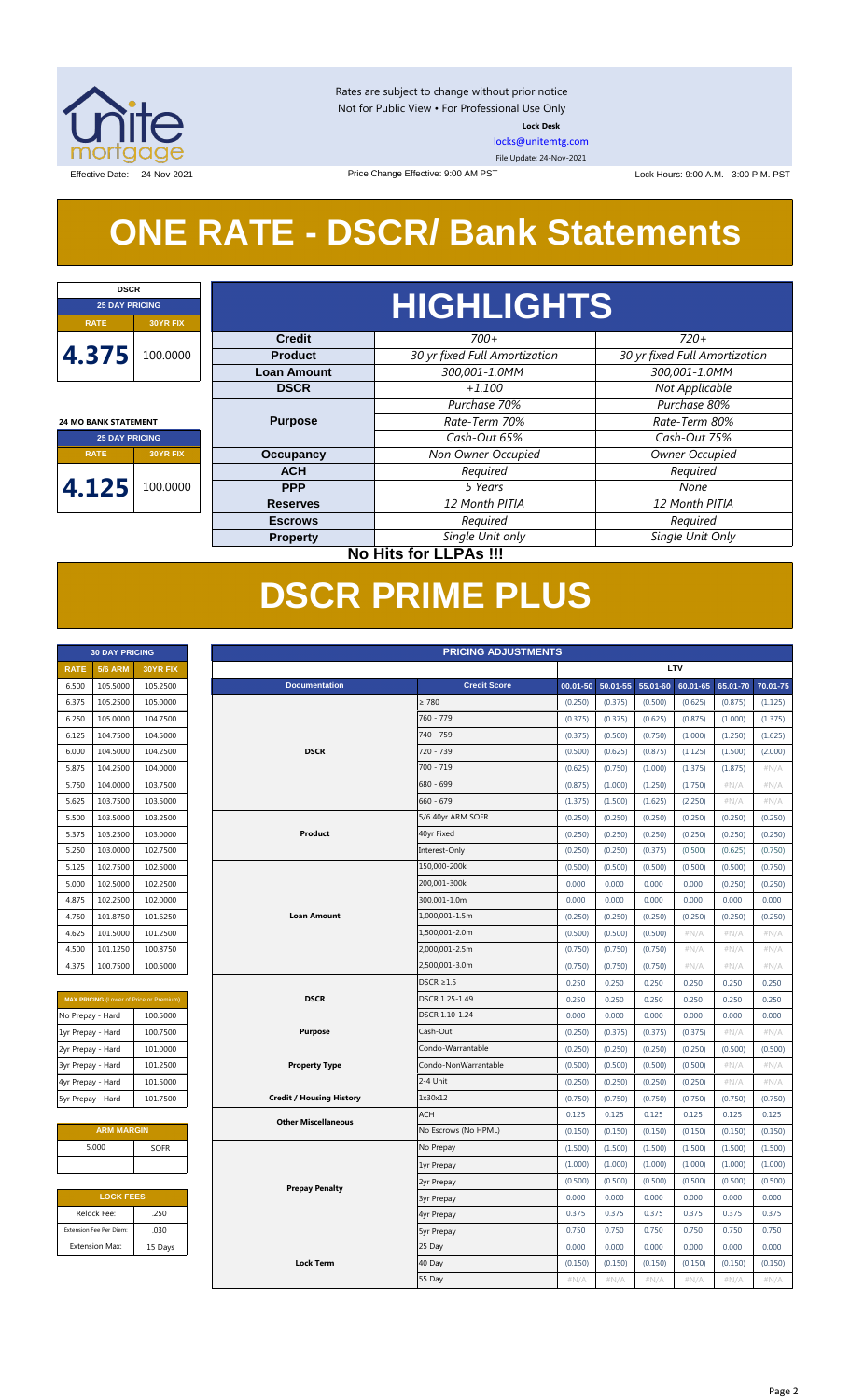

Rates are subject to change without prior notice Not for Public View • For Professional Use Only **Lock Desk**

[locks@unitemtg.com](mailto:locks@unitemtg.com)

File Update: 24-Nov-2021

## **DSCR PRIME & FOREIGN NATIONAL**

|             | <b>30 DAY PRICING</b> |                 |  |  |  |  |  |  |
|-------------|-----------------------|-----------------|--|--|--|--|--|--|
| <b>RATF</b> | <b>5/6 ARM</b>        | <b>30YR FIX</b> |  |  |  |  |  |  |
| 6.750       | 105.2500              | 105.0000        |  |  |  |  |  |  |
| 6.625       | 105.0000              | 104.7500        |  |  |  |  |  |  |
| 6.500       | 104.7500              | 104.5000        |  |  |  |  |  |  |
| 6.375       | 104.5000              | 104.2500        |  |  |  |  |  |  |
| 6.250       | 104.2500              | 104.0000        |  |  |  |  |  |  |
| 6.125       | 104.0000              | 103.7500        |  |  |  |  |  |  |
| 6.000       | 103.7500              | 103.5000        |  |  |  |  |  |  |
| 5.875       | 103.5000              | 103.2500        |  |  |  |  |  |  |
| 5.750       | 103.2500              | 103.0000        |  |  |  |  |  |  |
| 5.625       | 103.0000              | 102.7500        |  |  |  |  |  |  |
| 5.500       | 102.7500              | 102.5000        |  |  |  |  |  |  |
| 5.375       | 102.5000              | 102.2500        |  |  |  |  |  |  |
| 5.250       | 102.2500              | 102,0000        |  |  |  |  |  |  |
| 5.125       | 102.0000              | 101.7500        |  |  |  |  |  |  |
| 5.000       | 101.7500              | 101.5000        |  |  |  |  |  |  |
| 4.875       | 101.5000              | 101.2500        |  |  |  |  |  |  |
| 4.750       | 101.1250              | 100.8750        |  |  |  |  |  |  |
| 4.625       | 100.7500              | 100.5000        |  |  |  |  |  |  |
| 4.500       | 100.3750              | 100.1250        |  |  |  |  |  |  |

| <b>MAX PRICING</b> (Lower of Price or Premium) |          |  |  |  |  |  |
|------------------------------------------------|----------|--|--|--|--|--|
| No Prepay - Hard                               | 100.7500 |  |  |  |  |  |
| 1yr Prepay - Hard                              | 101.0000 |  |  |  |  |  |
| 2yr Prepay - Hard                              | 101.2500 |  |  |  |  |  |
| 3yr Prepay - Hard                              | 101.5000 |  |  |  |  |  |
| 4yr Prepay - Hard                              | 101.7500 |  |  |  |  |  |
| 5yr Prepay - Hard                              | 102,0000 |  |  |  |  |  |

| <b>ARM MARGIN</b> |             |  |  |  |  |
|-------------------|-------------|--|--|--|--|
| 5.000             | <b>SOFR</b> |  |  |  |  |
|                   |             |  |  |  |  |

| <b>LOCK FEES</b>        |         |  |  |  |  |  |
|-------------------------|---------|--|--|--|--|--|
| Relock Fee:             | .250    |  |  |  |  |  |
| Extension Fee Per Diem: | .030    |  |  |  |  |  |
| <b>Extension Max:</b>   | 15 Days |  |  |  |  |  |

| <b>PRICING ADJUSTMENTS</b><br><b>30 DAY PRICING</b> |                         |                                         |                                 |                           |         |                            |                    |                    |                    |                            |                    |
|-----------------------------------------------------|-------------------------|-----------------------------------------|---------------------------------|---------------------------|---------|----------------------------|--------------------|--------------------|--------------------|----------------------------|--------------------|
| <b>RATE</b>                                         | <b>5/6 ARM</b>          | 30YR FIX                                |                                 |                           |         |                            |                    | <b>LTV</b>         |                    |                            |                    |
| 6.750                                               | 105.2500                | 105.0000                                | <b>Documentation</b>            | <b>Credit Score</b>       |         | 00.01-50 50.01-55 55.01-60 |                    | 60.01-65           |                    | 65.01-70 70.01-75 75.01-80 |                    |
| 6.625                                               | 105.0000                | 104.7500                                |                                 | $\geq 780$                | (0.250) | (0.375)                    | (0.500)            | (0.625)            | (0.875)            | (1.125)                    | (1.750)            |
| 6.500                                               | 104.7500                | 104.5000                                |                                 | 760 - 779                 | (0.375) | (0.375)                    | (0.625)            | (0.875)            | (1.000)            | (1.375)                    | (2.000)            |
| 6.375                                               | 104.5000                | 104.2500                                |                                 | 740 - 759                 | (0.375) | (0.500)                    | (0.750)            | (1.000)            | (1.250)            | (1.625)                    | (2.250)            |
| 6.250                                               | 104.2500                | 104.0000                                |                                 | 720 - 739                 | (0.500) | (0.625)                    | (0.875)            | (1.125)            | (1.500)            | (2.000)                    | (2.750)            |
| 6.125                                               | 104.0000                | 103.7500                                | <b>DSCR</b>                     | 700 - 719                 | (0.625) | (0.750)                    | (1.000)            | (1.375)            | (1.875)            | (2.500)                    | (3.500)            |
| 6.000                                               | 103.7500                | 103.5000                                |                                 | 680 - 699                 | (0.875) | (1.000)                    | (1.250)            | (1.750)            | (2.250)            | (3.000)                    | (3.875)            |
| 5.875                                               | 103.5000                | 103.2500                                |                                 | $660 - 679$               | (1.375) | (1.500)                    | (1.625)            | (2.250)            | (3.125)            | (3.750)                    | (4.500)            |
| 5.750                                               | 103.2500                | 103.0000                                |                                 | 640 - 659                 | (1.875) | (2.000)                    | (2.125)            | (2.750)            | (3.625)            | (4.750)                    | $\#N/A$            |
| 5.625                                               | 103.0000                | 102.7500                                |                                 | $620 - 639$               | (2.375) | (2.500)                    | (2.625)            | (3.250)            | (4.125)            | # $N/A$                    | $\#N/A$            |
| 5.500                                               | 102.7500                | 102.5000                                |                                 | 5/6 30yr ARM SOFR         | 0.000   | 0.000                      | 0.000              | 0.000              | 0.000              | 0.000                      | 0.000              |
| 5.375                                               | 102.5000                | 102.2500                                |                                 | 7/6 30yr ARM SOFR         | (0.250) | (0.250)                    | (0.250)            | (0.250)            | (0.250)            | (0.250)                    | (0.250)            |
| 5.250                                               | 102.2500                | 102.0000                                |                                 | 5/6 40yr ARM SOFR         | (0.250) | (0.250)                    | (0.250)            | (0.250)            | (0.250)            | (0.250)                    | (0.250)            |
| 5.125                                               | 102.0000                | 101.7500                                | Product                         | 7/6 40yr ARM SOFR         | (0.500) | (0.500)                    | (0.500)            | (0.500)            | (0.500)            | (0.500)                    | (0.500)            |
| 5.000                                               | 101.7500                | 101.5000                                |                                 | 40yr Fixed                | (0.250) | (0.250)                    | (0.250)            | (0.250)            | (0.250)            | (0.250)                    | (0.250)            |
| 4.875                                               | 101.5000                | 101.2500                                |                                 | Interest-Only             | (0.250) | (0.250)                    | (0.375)            | (0.500)            | (0.625)            | (0.750)                    | (1.000)            |
| 4.750                                               | 101.1250                | 100.8750                                |                                 | 150,000-200k              | (0.500) | (0.500)                    | (0.500)            | (0.500)            | (0.500)            | (0.750)                    | (0.750)            |
| 4.625                                               | 100.7500                | 100.5000                                |                                 | 200,001-300k              | 0.000   | 0.000                      | 0.000              | 0.000              | (0.250)            | (0.250)                    | (0.500)            |
| 4.500                                               | 100.3750                | 100.1250                                |                                 | 300,001-1.0m              | 0.000   | 0.000                      | 0.000              | 0.000              | 0.000              | 0.000                      | 0.000              |
|                                                     |                         |                                         | <b>Loan Amount</b>              | 1,000,001-1.5m            | (0.250) | (0.250)                    | (0.250)            | (0.250)            | (0.250)            | (0.250)                    | (0.500)            |
|                                                     |                         | MAX PRICING (Lower of Price or Premium) |                                 | 1,500,001-2.0m            | (0.500) | (0.500)                    | (0.500)            | (0.500)            | $\#N/A$            | #N/A                       | $\#N/A$            |
| No Prepay - Hard                                    |                         | 100.7500                                |                                 | 2,000,001-2.5m            | (0.750) | (0.750)                    | (0.750)            | (0.750)            | # $N/A$            | # $N/A$                    | $\#N/A$            |
| 1yr Prepay - Hard                                   |                         | 101.0000                                |                                 | 2,500,001-3.0m            | (0.750) | (0.750)                    | (0.750)            | (0.750)            | # $N/A$            | # $N/A$                    | $\#N/A$            |
| 2yr Prepay - Hard                                   |                         | 101.2500                                |                                 | $DSCR \geq 1.5$           | 0.250   | 0.250                      | 0.250              | 0.250              | 0.250              | 0.250                      | 0.250              |
| 3yr Prepay - Hard                                   |                         | 101.5000                                |                                 | DSCR 1.25-1.49            | 0.250   | 0.250                      | 0.250              | 0.250              | 0.250              | 0.250                      | 0.250              |
| 4yr Prepay - Hard                                   |                         | 101.7500                                | <b>DSCR</b>                     | DSCR 1.10-1.24            | 0.000   | 0.000                      | 0.000              | 0.000              | 0.000              | 0.000                      | 0.000              |
| 5yr Prepay - Hard                                   |                         | 102.0000                                |                                 | DSCR 1.00-1.09            | (0.250) | (0.250)                    | (0.375)            | (0.375)            | (0.500)            | (0.500)                    | (0.750)            |
|                                                     |                         |                                         |                                 | DSCR 0.75-0.99            | (1.500) | (1.500)                    | (1.625)            | (1.625)            | (1.750)            | (1.750)                    | #N/A               |
|                                                     | <b>ARM MARGIN</b>       |                                         | <b>Purpose</b>                  | Cash-Out                  |         |                            |                    |                    |                    |                            |                    |
|                                                     | 5.000                   |                                         |                                 | Condo-Warrantable         | (0.250) | (0.375)                    | (0.375)            | (0.375)            | (0.500)            | (0.625)                    | $\#N/A$            |
|                                                     |                         | <b>SOFR</b>                             |                                 | Condo-NonWarrantable      | (0.250) | (0.250)                    | (0.250)            | (0.250)            | (0.500)            | (0.500)                    | (0.500)            |
|                                                     | <b>LOCK FEES</b>        |                                         | <b>Property Type</b>            | 2-4Unit                   | (0.500) | (0.500)                    | (0.500)            | (0.500)            | (0.750)            | #N/A                       | #N/A               |
|                                                     | Relock Fee:             |                                         |                                 | Modular                   | (0.250) | (0.250)                    | (0.250)            | (0.250)            | (0.500)            | (0.500)                    | (0.500)            |
|                                                     | Extension Fee Per Diem: | .250                                    | Citizenship                     |                           | (1.000) | (1.000)                    | (1.000)            | (1.000)            | (1.000)            | (1.000)                    | (1.000)            |
|                                                     |                         | .030                                    |                                 | Foreign Nat'l (DSCR Only) | (0.750) | (0.750)                    | (0.750)            | (0.750)            | $\#N/A$            | $\#N/A$                    | $\#N/A$            |
|                                                     | <b>Extension Max:</b>   | 15 Days                                 |                                 | 1x30x12<br>Multiple30x12  | (0.750) | (0.750)                    | (0.750)            | (0.750)            | (0.750)            | (0.750)                    | (0.750)<br>$\#N/A$ |
|                                                     |                         |                                         |                                 | FC/SS/DIL/BK7 36-47mo     | (2.250) | (2.250)<br>(1.000)         | (2.250)<br>(1.000) | (2.250)<br>(1.000) | (2.250)<br>(1.000) | (2.250)<br>(1.000)         | (1.000)            |
|                                                     |                         |                                         | <b>Credit / Housing History</b> | FC/SS/DIL/BK7 24-35mo     | (1.000) | (1.750)                    | (1.750)            | (1.750)            | (1.750)            | (1.750)                    | $\#N/A$            |
|                                                     |                         |                                         |                                 | BK7 12-23mo               | (1.750) |                            |                    |                    |                    |                            |                    |
|                                                     |                         |                                         |                                 | BK13 DC                   | (2.500) | (2.500)                    | (2.500)            | (2.500)            | (2.500)            | (2.500)                    | # $N/A$            |
|                                                     |                         |                                         |                                 |                           | (1.000) | (1.000)                    | (1.000)            | (1.000)            | (1.000)            | (1.000)                    | (1.000)            |
|                                                     |                         |                                         | <b>Other Miscellaneous</b>      | <b>ACH</b>                | 0.125   | 0.125                      | 0.125              | 0.125              | 0.125              | 0.125                      | 0.125              |
|                                                     |                         |                                         |                                 | Escrows                   | 0.000   | 0.000                      | 0.000              | 0.000              | 0.000              | 0.000                      | 0.000              |
|                                                     |                         |                                         |                                 | No Prepay                 | (1.500) | (1.500)                    | (1.500)            | (1.500)            | (1.500)            | (1.500)                    | (1.500)            |
|                                                     |                         |                                         |                                 | 1yr Prepay                | (1.000) | (1.000)                    | (1.000)            | (1.000)            | (1.000)            | (1.000)                    | (1.000)            |
|                                                     |                         |                                         | <b>Prepay Penalty</b>           | 2yr Prepay                | (0.500) | (0.500)                    | (0.500)            | (0.500)            | (0.500)            | (0.500)                    | (0.500)            |
|                                                     |                         |                                         |                                 | <b>3yr Prepay</b>         | 0.000   | 0.000                      | 0.000              | 0.000              | 0.000              | 0.000                      | 0.000              |
|                                                     |                         |                                         |                                 | 4yr Prepay                | 0.375   | 0.375                      | 0.375              | 0.375              | 0.375              | 0.375                      | 0.375              |
|                                                     |                         |                                         |                                 | <b>5yr Prepay</b>         | 0.750   | 0.750                      | 0.750              | 0.750              | 0.750              | 0.750                      | 0.750              |
|                                                     |                         |                                         |                                 | 25 Day                    | 0.000   | 0.000                      | 0.000              | 0.000              | 0.000              | 0.000                      | 0.000              |
|                                                     |                         |                                         | <b>Lock Term</b>                | 40 Day                    | (0.150) | (0.150)                    | (0.150)            | (0.150)            | (0.150)            | (0.150)                    | (0.150)            |
|                                                     |                         |                                         |                                 | 55 Day                    | (0.300) | (0.300)                    | (0.300)            | (0.300)            | (0.300)            | (0.300)                    | (0.300)            |

#### Page 3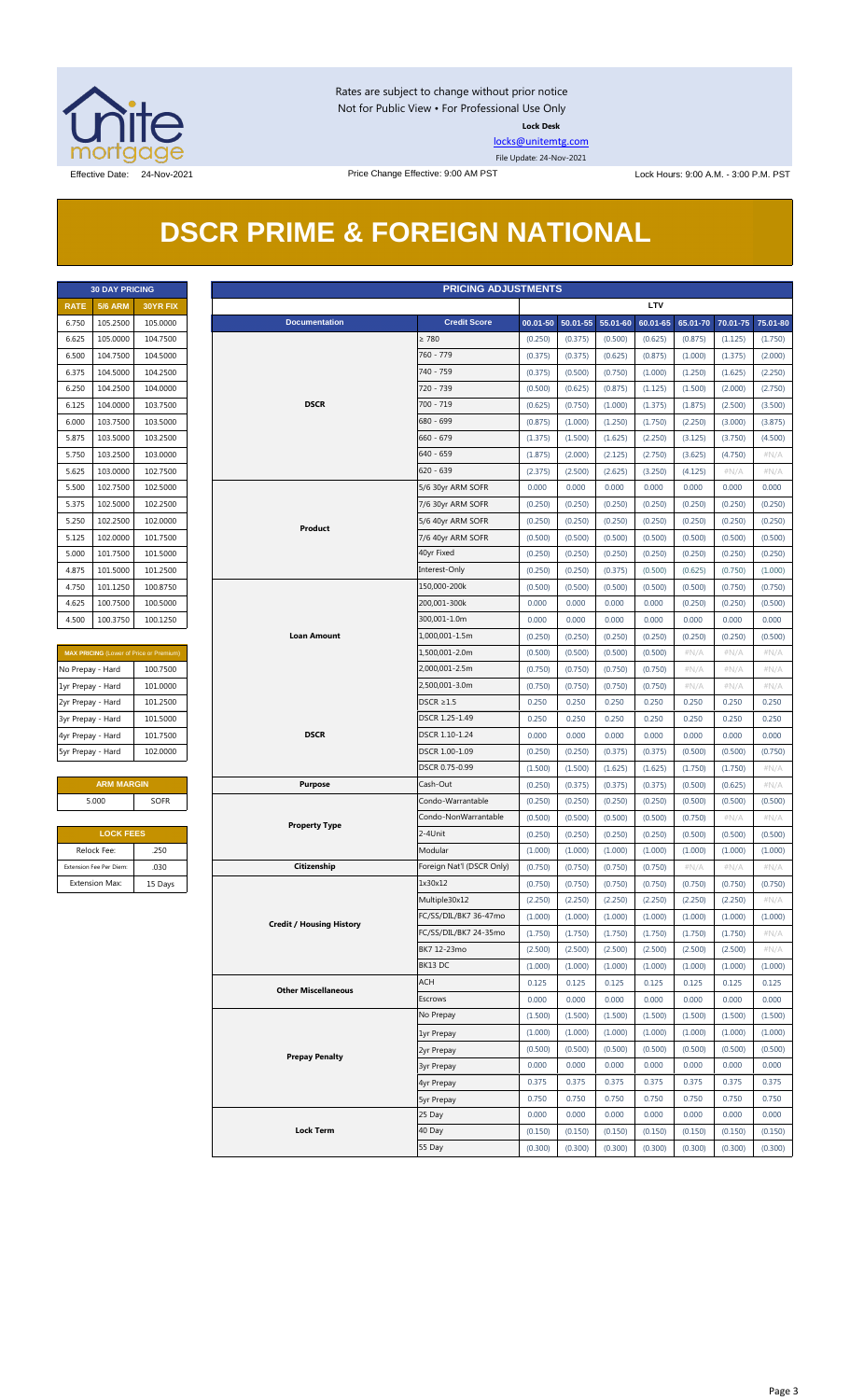

Rates are subject to change without prior notice Not for Public View • For Professional Use Only **Lock Desk** locks@unitemtg.com File Update: 24-Nov-2021

Effective: 9:00 AM PST Lock Hours: 9:00 AM. - 3:00 P.M. PST Lock Hours: 9:00 AM. - 3:00 P.M. PST

# **Alt Doc PRIME PLUS**

|             | <b>PRIMARY &amp; SECONDARY HOME</b> |                 |
|-------------|-------------------------------------|-----------------|
| <b>RATE</b> | <b>5/6 ARM</b>                      | <b>30YR FIX</b> |
| 6.125       | 105.500                             | 105.250         |
| 6.000       | 105.250                             | 105,000         |
| 5.875       | 105,000                             | 104.750         |
| 5.750       | 104.750                             | 104.500         |
| 5.625       | 104.500                             | 104.250         |
| 5.500       | 104.250                             | 104.000         |
| 5.375       | 104.000                             | 103.750         |
| 5.250       | 103.750                             | 103.500         |
| 5.125       | 103.500                             | 103.250         |
| 5.000       | 103.250                             | 103.000         |
| 4.875       | 103,000                             | 102.750         |
| 4.750       | 102.750                             | 102.500         |
| 4.625       | 102.500                             | 102.250         |
| 4.500       | 102.250                             | 102.000         |
| 4.375       | 101.875                             | 101.625         |
| 4.250       | 101.500                             | 101.250         |
| 4.125       | 101.125                             | 100.875         |
| 4.000       | 100.750                             | 100.500         |
|             |                                     |                 |

| <b>LOCK FEES</b>                               |         |  |  |  |  |  |  |  |  |
|------------------------------------------------|---------|--|--|--|--|--|--|--|--|
| Relock Fee:                                    | .250    |  |  |  |  |  |  |  |  |
| <b>Extension Fee Per Diem</b>                  | .030    |  |  |  |  |  |  |  |  |
| <b>Extension Max:</b>                          | 15 Days |  |  |  |  |  |  |  |  |
|                                                |         |  |  |  |  |  |  |  |  |
| <b>MAX PRICING (Lower of Price or Premium)</b> |         |  |  |  |  |  |  |  |  |
| 101,0000                                       |         |  |  |  |  |  |  |  |  |

|                | PRIMARY & SECONDARY HOME                |          |                               |                        |                           | <b>PRICING ADJUSTMENTS</b> |          |                           |          |          |             |
|----------------|-----------------------------------------|----------|-------------------------------|------------------------|---------------------------|----------------------------|----------|---------------------------|----------|----------|-------------|
| RATE           | <b>5/6 ARM</b>                          | 30YR FIX |                               |                        |                           |                            |          | LTV                       |          |          |             |
| 6.125          | 105.500                                 | 105.250  | <b>Documentation</b>          | <b>Credit Score</b>    | 00.01-50                  | 50.01-55                   | 55.01-60 | 60.01-65                  | 65.01-70 | 70.01-75 | 75.01-80    |
| 6.000          | 105.250                                 | 105.000  | <b>Full Doc</b>               | >780                   | 0.000                     | 0.000                      | 0.000    | (0.250)                   | (0.375)  | (0.375)  | (0.500)     |
| 5.875          | 105.000                                 | 104.750  |                               | 760 - 779              | 0.000                     | 0.000                      | 0.000    | (0.250)                   | (0.375)  | (0.500)  | (0.625)     |
| 5.750          | 104.750                                 | 104.500  |                               | 740 - 759              | 0.000                     | 0.000                      | 0.000    | (0.250)                   | (0.375)  | (0.625)  | (0.750)     |
| 5.625          | 104.500                                 | 104.250  |                               | 720 - 739              | (0.125)                   | (0.125)                    | (0.125)  | (0.250)                   | (0.500)  | (0.750)  | (1.000)     |
| 5.500          | 104.250                                 | 104.000  |                               | 700 - 719              | (0.250)                   | (0.250)                    | (0.375)  | (0.500)                   | (0.625)  | (0.875)  | $\#N/\beta$ |
| 5.375          | 104.000                                 | 103.750  |                               | 680 - 699              | (0.250)                   | (0.250)                    | (0.500)  | (0.625)                   | (0.750)  | #N//     | #N/A        |
| 5.250          | 103.750                                 | 103.500  |                               | 660 - 679              | (0.250)                   | (0.375)                    | (0.500)  | (1.000)                   | (1.375)  | #N/A     | #N/A        |
| 5.125          | 103.500                                 | 103.250  |                               | $540 - 659$            | $\#N/A$                   | #N/A                       | #N/A     | $\#N/A$                   | #N/A     | #N/A     | #N/A        |
| 5.000          | 103.250                                 | 103.000  |                               | 620 - 639              | #N/A                      | #N/A                       | #N/A     | #N/A                      | $\#N/A$  | #N/A     | $\#N/A$     |
| 4.875          | 103,000                                 | 102.750  | <b>Bank</b>                   | $\geq 780$             | (0.125)                   | (0.250)                    | (0.250)  | (0.375)                   | (0.500)  | (0.625)  | (0.875)     |
| 4.750          | 102.750                                 | 102.500  | <b>Statement</b>              | 760 - 779              | (0.250)                   | (0.250)                    | (0.250)  | (0.500)                   | (0.625)  | (0.750)  | (1.125)     |
| 4.625          | 102.500                                 | 102.250  |                               | 740 - 759              | (0.250)                   | (0.250)                    | (0.250)  | (0.625)                   | (0.750)  | (1.000)  | (1.375)     |
| 4.500          | 102.250                                 | 102.000  |                               | 720 - 739              | (0.250)                   | (0.375)                    | (0.375)  | (0.750)                   | (0.875)  | (1.125)  | (1.625)     |
| 4.375          | 101.875                                 | 101.625  |                               | 700 - 719              | (0.375)                   | (0.375)                    | (0.625)  | (0.875)                   | (1.125)  | (1.500)  | $\#N/A$     |
| 4.250          | 101.500                                 | 101.250  |                               | 680 - 699              | (0.375)                   | (0.500)                    | (0.750)  | (1.000)                   | (1.375)  | #N/A     | #N/A        |
| 4.125          | 101.125                                 | 100.875  |                               | 660 - 679              | (0.500)                   | (0.750)                    | (1.000)  | (1.500)                   | (2.250)  | # $N/A$  | #N/A        |
| 4.000          | 100.750                                 | 100.500  |                               | $640 - 659$            | #N/A                      | #N/A                       | $\#N/A$  | $\#N/A$                   | #N/A     | #N/A     | #N/A        |
|                |                                         |          |                               | $620 - 639$            | $\#N/A$                   | $\#N/A$                    | $\#N/A$  | $\#N/A$                   | $\#N/A$  | #N/A     | $\#N/A$     |
|                | <b>ARM MARGIN</b>                       |          |                               | 12 Mth Bank Statements | (0.125)                   | (0.125)                    | (0.125)  | (0.250)                   | (0.375)  | (0.375)  | (0.375)     |
|                | 5.000                                   | SOFR     | Asset                         | >780                   | (0.125)                   | (0.250)                    | (0.250)  | (0.625)                   | (0.875)  | (1.125)  | (1.500)     |
|                |                                         |          | <b>Depletion</b>              | 760 - 779              | (0.125)                   | (0.250)                    | (0.375)  | (0.750)                   | (1.000)  | (1.375)  | (1.875)     |
|                |                                         |          |                               | 740 - 759              | (0.250)                   | (0.250)                    | (0.500)  | (0.875)                   | (1.125)  | (1.625)  | (2.250)     |
|                | <b>LOCK FEES</b>                        |          |                               | 720 - 739              | (0.375)                   | (0.500)                    | (0.625)  | (1.000)                   | (1.500)  | (2.000)  | (2.750)     |
| Relock Fee:    |                                         | .250     |                               | 700 - 719              | (0.500)                   | (0.625)                    | (1.000)  | (1.375)                   | (1.875)  | (2.500)  | $\#N/A$     |
|                | xtension Fee Per Diem                   | .030     |                               | 680 - 699              | (0.625)                   | (0.750)                    | (1.250)  | (1.750)                   | (2.250)  | #N//     | #N/A        |
| Extension Max: |                                         | 15 Days  |                               | 660 - 679              | (0.750)                   | (1.000)                    | (1.500)  | (2.250)                   | (3.125)  | #N/A     | #N/A        |
|                |                                         |          |                               | 640 - 659              | $\#N/A$                   | #N/A                       | $\#N/A$  | $\#N/A$                   | $\#N/A$  | #N/A     | #N/A        |
|                | MAX PRICING (Lower of Price or Premium) |          |                               | 620 - 639              | $\#\mathsf{N}/\mathsf{A}$ | # $N/A$                    | $\#N/A$  | $\#\mathsf{N}/\mathsf{A}$ | #N/A     | # $N/A$  | # $N/A$     |
|                | 101.0000                                |          | Product                       | 5/6 30yr ARM SOFR      | 0.000                     | 0.000                      | 0.000    | 0.000                     | 0.000    | 0.000    | 0.000       |
|                |                                         |          |                               | 5/6 40yr ARM SOFR      | (0.250)                   | (0.250)                    | (0.250)  | (0.250)                   | (0.250)  | (0.250)  | (0.250)     |
|                |                                         |          |                               | 30yr Fixed             | 0.000                     | 0.000                      | 0.000    | 0.000                     | 0.000    | 0.000    | 0.000       |
|                |                                         |          |                               | 40yr Fixed             | (0.250)                   | (0.250)                    | (0.250)  | (0.250)                   | (0.250)  | (0.250)  | (0.250)     |
|                |                                         |          |                               | Interest-Only          | (0.250)                   | (0.250)                    | (0.375)  | (0.500)                   | (0.625)  | (0.750)  | #N/A        |
|                |                                         |          | Loan                          | 150,000-200k           | (0.500)                   | (0.500)                    | (0.500)  | (0.500)                   | (0.500)  | (0.750)  | (0.750)     |
|                |                                         |          | Amount                        | 200,001-300k           | 0.000                     | 0.000                      | 0.000    | 0.000                     | (0.250)  | (0.250)  | (0.250)     |
|                |                                         |          |                               | 300,001-1,000,000      | 0.000                     | 0.000                      | 0.000    | 0.000                     | 0.000    | 0.000    | 0.000       |
|                |                                         |          |                               | 1,000,001-1.5m         | (0.250)                   | (0.250)                    | (0.250)  | (0.250)                   | (0.250)  | (0.250)  | (0.250)     |
|                |                                         |          |                               | 1,500,001-2.0m         | (0.500)                   | (0.500)                    | (0.500)  | (0.500)                   | (0.500)  | $\#N$ /  | $\#N$ //    |
|                |                                         |          |                               | 2,000,001-2.5m         | (0.750)                   | (0.750)                    | (0.750)  | (0.750)                   | (0.750)  | #N/A     | #N/A        |
|                |                                         |          |                               | ,500,001-3.0m          | (0.750)                   | (0.750)                    | (0.750)  | (0.750)                   | (0.750)  | #N//     | $\#N/\beta$ |
|                |                                         |          | DTI                           | 43.01-50               | 0.000                     | 0.000                      | 0.000    | 0.000                     | 0.000    | 0.000    | 0.000       |
|                |                                         |          |                               | 50.01-55               | 0.000                     | 0.000                      | 0.000    | 0.000                     | 0.000    | (0.125)  | #N/A        |
|                |                                         |          | Cash Out                      |                        | (0.250)                   | (0.375)                    | (0.375)  | (0.375)                   | (0.500)  | (0.625)  | #N/A        |
|                |                                         |          | <b>Second Home</b>            |                        | (0.500)                   | (0.500)                    | (0.500)  | (0.500)                   | (0.500)  | (0.500)  | (0.500)     |
|                |                                         |          | <b>Property Type</b>          | Condo-Warrantable      | (0.250)                   | (0.250)                    | (0.250)  | (0.250)                   | (0.500)  | (0.500)  | $\#N/A$     |
|                |                                         |          |                               | Condo-NonWarrantable   | (0.500)                   | (0.500)                    | (0.500)  | (0.500)                   | #N/A     | #N/A     | #N/A        |
|                |                                         |          |                               | 2-Unit                 | (0.250)                   | (0.250)                    | (0.250)  | (0.250)                   | (0.500)  | #N/A     | #N/A        |
|                |                                         |          | <b>Credit/Housing History</b> | 1x30x12                | (0.750)                   | (0.750)                    | (0.750)  | (0.750)                   | (0.750)  | (0.750)  | (0.750)     |
|                |                                         |          |                               | Multiple30x12          | (2.250)                   | (2.250)                    | (2.250)  | (2.250)                   | (2.250)  | (2.250)  | (2.250)     |
|                |                                         |          | <b>Misccellaneous</b>         | ACH                    | 0.125                     | 0.125                      | 0.125    | 0.125                     | 0.125    | 0.125    | 0.125       |
|                |                                         |          |                               | No Escrows (No HPML)   | (0.150)                   | (0.150)                    | (0.150)  | (0.150)                   | (0.150)  | (0.150)  | (0.150)     |
|                |                                         |          | <b>Lock Term</b>              | 45 Day                 | (0.150)                   | (0.150)                    | (0.150)  | (0.150)                   | (0.150)  | (0.150)  | (0.150)     |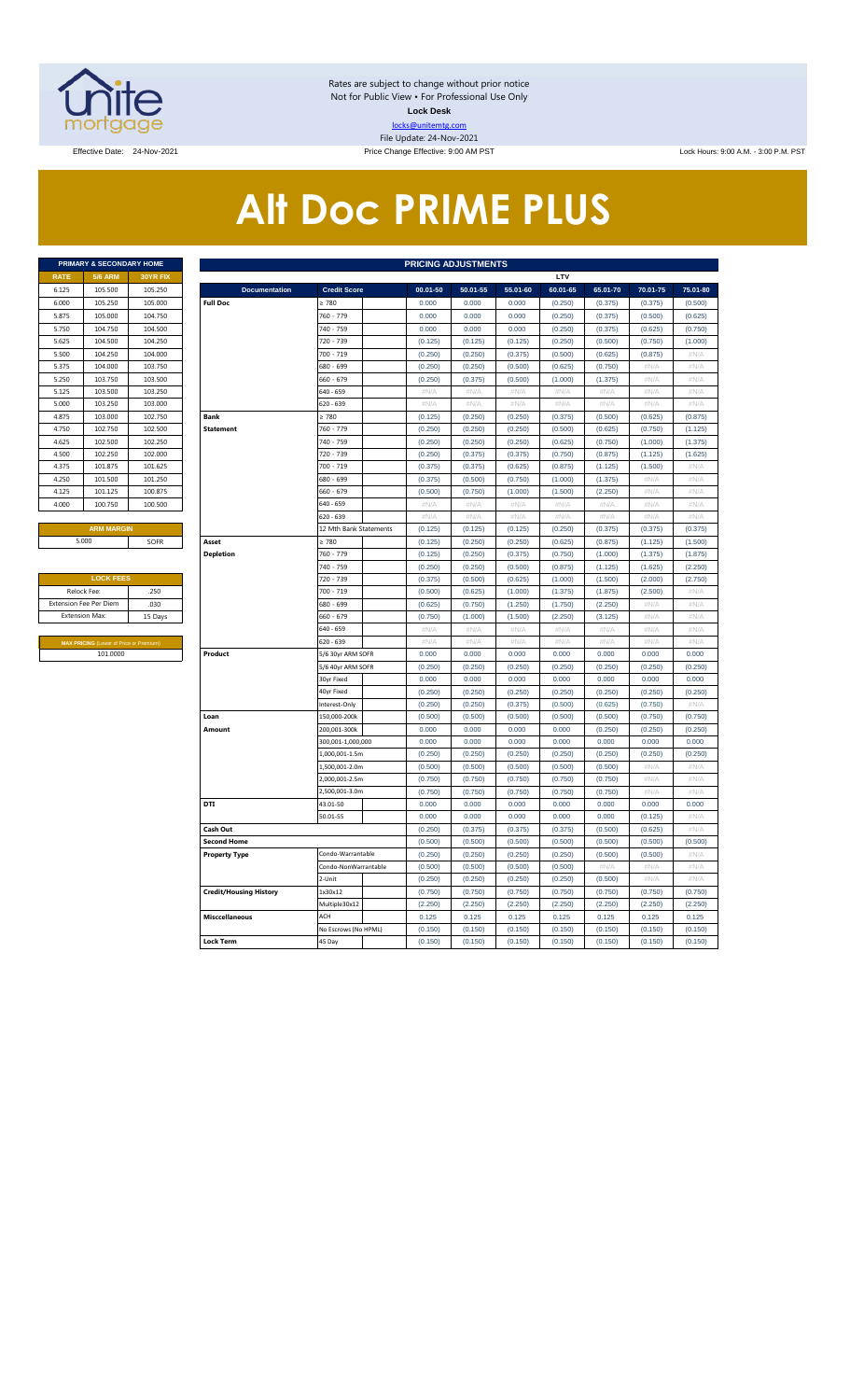

Rates are subject to change without prior notice Not for Public View • For Professional Use Only **Lock Desk** locks@unitemtg.com File Update: 24-Nov-2021

Effective Date: 24-Nov-2021 Price Change Effective: 9:00 AM PST Lock Hours: 9:00 A.M. - 3:00 P.M. PST

# **Alt Doc PRIME**

|             | <b>PRIMARY &amp; SECONDARY HOME</b> |                 |
|-------------|-------------------------------------|-----------------|
| <b>RATE</b> | <b>5/6 ARM</b>                      | <b>30YR FIX</b> |
| 6.250       | 105.000                             | 104.750         |
| 6.125       | 104.750                             | 104.500         |
| 6.000       | 104.500                             | 104.250         |
| 5.875       | 104.250                             | 104.000         |
| 5.750       | 104.000                             | 103.750         |
| 5.625       | 103.750                             | 103.500         |
| 5.500       | 103.500                             | 103.250         |
| 5.375       | 103.250                             | 103.000         |
| 5.250       | 103.000                             | 102.750         |
| 5.125       | 102.750                             | 102.500         |
| 5.000       | 102.500                             | 102.250         |
| 4.875       | 102.250                             | 102.000         |
| 4.750       | 102.000                             | 101.750         |
| 4.625       | 101.750                             | 101.500         |
| 4.500       | 101.500                             | 101.250         |
| 4.375       | 101.125                             | 100.875         |
| 4.250       | 100.750                             | 100.500         |
| 4.125       | 100.375                             | 100.125         |

#### **ARM MARGIN** 5.000

| <b>LOCK FEES</b>              |         |
|-------------------------------|---------|
| Relock Fee:                   | 250     |
| <b>Extension Fee Per Diem</b> | .030    |
| <b>Extension Max:</b>         | 15 Days |
|                               |         |

**MAX PRICING** (Lower of Price or Premium) 101.0000

|                       | PRIMARY & SECONDARY HOME                |                    |                               |                                        |                    | <b>PRICING ADJUSTMENTS</b> |                    |                    |                    |                    |                    |                    |                    |
|-----------------------|-----------------------------------------|--------------------|-------------------------------|----------------------------------------|--------------------|----------------------------|--------------------|--------------------|--------------------|--------------------|--------------------|--------------------|--------------------|
| RATE                  | <b>5/6 ARM</b>                          | 30YR FIX           |                               |                                        |                    |                            |                    | LTV                |                    |                    |                    |                    |                    |
| 6.250                 | 105.000                                 | 104.750            | <b>Documentation</b>          | <b>Credit Score</b>                    | 00.01-50           | 50.01-55                   | 55.01-60           | 60.01-65           | 65.01-70           | 70.01-75           | 75.01-80           | 80.01-85           | 85.01-90           |
| 6.125                 | 104.750                                 | 104.500<br>104.250 | <b>Full Doc</b>               | : 780<br>760 - 779                     | 0.000              | 0.000<br>0.000             | 0.000<br>0.000     | (0.250)            | (0.375)            | (0.375)            | (0.500)<br>(0.625) | (0.750)            | (1.125)            |
| 6.000<br>5.875        | 104.500<br>104.250                      | 104.000            |                               | 740 - 759                              | 0.000<br>0.000     | 0.000                      | 0.000              | (0.250)<br>(0.250) | (0.375)<br>(0.375) | (0.500)<br>(0.625) | (0.750)            | (0.875)<br>(1.125) | (1.375)<br>(1.625) |
| 5.750                 | 104.000                                 | 103.750            |                               | 720 - 739                              | (0.125)            | (0.125)                    | (0.125)            | (0.250)            | (0.500)            | (0.750)            | (1.000)            | (1.250)            | (1.875)            |
| 5.625                 | 103.750                                 | 103.500            |                               | 700 - 719                              | (0.250)            | (0.250)                    | (0.375)            | (0.500)            | (0.625)            | (0.875)            | (1.250)            | (1.625)            | (2.250)            |
| 5.500                 | 103.500                                 | 103.250            |                               | 680 - 699                              | (0.250)            | (0.250)                    | (0.500)            | (0.625)            | (0.750)            | (1.000)            | (1.375)            | (2.000)            | #N/A               |
| 5.375                 | 103.250                                 | 103.000            |                               | 660 - 679                              | (0.250)            | (0.375)                    | (0.500)            | (1.000)            | (1.375)            | (1.625)            | (2.000)            | (2.750)            | #N/A               |
| 5.250                 | 103.000                                 | 102.750            |                               | 640 - 659                              | (0.375)            | (0.375)                    | (0.500)            | (1.250)            | (1.500)            | (1.750)            | (2.250)            | #N/A               | #N/A               |
| 5.125                 | 102.750                                 | 102.500            |                               | 620 - 639                              | (0.500)            | (0.500)                    | (0.500)            | (1.500)            | (1.750)            | (2.000)            | (2.500)            | #N/A               | #N/A               |
| 5.000                 | 102.500                                 | 102.250            | Bank                          | : 780                                  | (0.125)            | (0.250)                    | (0.250)            | (0.375)            | (0.500)            | (0.625)            | (0.875)            | (1.250)            | (2.000)            |
| 4.875                 | 102.250                                 | 102.000            | <b>Statement</b>              | 760 - 779                              | (0.250)            | (0.250)                    | (0.250)            | (0.500)            | (0.625)            | (0.750)            | (1.125)            | (1.625)            | (2.375)            |
| 4.750                 | 102.000                                 | 101.750            |                               | 740 - 759                              | (0.250)            | (0.250)                    | (0.250)            | (0.625)            | (0.750)            | (1.000)            | (1.375)            | (1.875)            | (2.875)            |
| 4.625                 | 101.750<br>101.500                      | 101.500            |                               | 720 - 739<br>700 - 719                 | (0.250)            | (0.375)                    | (0.375)            | (0.750)            | (0.875)            | (1.125)            | (1.625)            | (2.250)            | (3.375)            |
| 4.500<br>4.375        | 101.125                                 | 101.250<br>100.875 |                               | 680 - 699                              | (0.375)<br>(0.375) | (0.375)<br>(0.500)         | (0.625)<br>(0.750) | (0.875)<br>(1.000) | (1.125)<br>(1.375) | (1.500)<br>(1.750) | (2.000)<br>(2.500) | (2.750)<br>(3.500) | (4.000)<br>#N/A    |
| 4.250                 | 100.750                                 | 100.500            |                               | 660 - 679                              | (0.500)            | (0.750)                    | (1.000)            | (1.500)            | (2.250)            | (2.750)            | (3.500)            | (4.250)            | #N/A               |
| 4.125                 | 100.375                                 | 100.125            |                               | 640 - 659                              | (0.750)            | (1.000)                    | (1.250)            | (1.750)            | (2.500)            | (3.125)            | (4.000)            | #N/A               | #N/A               |
|                       |                                         |                    |                               | 620 - 639                              | (1.250)            | (1.500)                    | (1.750)            | (2.250)            | (3.000)            | (3.625)            | #N/A               | #N/A               | #N/A               |
|                       |                                         |                    |                               | 3 Mth Bank Statements                  | (0.750)            | (0.750)                    | (0.750)            | (0.875)            | (1.000)            | (1.000)            | (1.000)            | #N/A               | #N/A               |
|                       | <b>ARM MARGIN</b>                       |                    |                               | 12 Mth Bank Statements                 | (0.125)            | (0.125)                    | (0.125)            | (0.250)            | (0.375)            | (0.375)            | (0.375)            | (0.500)            | (0.500)            |
|                       | 5.000                                   | SOFR               | Asset                         | 2780                                   | (0.125)            | (0.250)                    | (0.250)            | (0.625)            | (0.875)            | (1.125)            | (1.500)            | #N/A               | #N/A               |
|                       |                                         |                    | <b>Depletion</b>              | 760 - 779                              | (0.125)            | (0.250)                    | (0.375)            | (0.750)            | (1.000)            | (1.375)            | (1.875)            | #N/A               | #N/A               |
|                       |                                         |                    |                               | 740 - 759                              | (0.250)            | (0.250)                    | (0.500)            | (0.875)            | (1.125)            | (1.625)            | (2.250)            | $\#N/A$            | #N/A               |
|                       | <b>LOCK FEES</b>                        |                    |                               | 720 - 739                              | (0.375)            | (0.500)                    | (0.625)            | (1.000)            | (1.500)            | (2.000)            | (2.750)            | $\#N/A$            | #N/A               |
| Relock Fee:           |                                         | .250               |                               | 700 - 719                              | (0.500)            | (0.625)                    | (1.000)            | (1.375)            | (1.875)            | (2.500)            | (3.500)            | $\#N/A$            | #N/A               |
|                       | xtension Fee Per Diem                   | .030               |                               | 680 - 699                              | (0.625)            | (0.750)                    | (1.250)            | (1.750)            | (2.250)            | (3.000)            | (4.125)            | # $N/A$            | #N/A               |
| <b>Extension Max:</b> |                                         | 15 Days            |                               | 660 - 679                              | (0.750)            | (1.000)<br>(1.500)         | (1.500)            | (2.250)            | (3.125)            | (4.375)            | (4.875)<br>#N/A    | $\#N/A$<br>$\#N/A$ | #N/A<br>#N/A       |
|                       |                                         |                    |                               | 640 - 659<br>620 - 639                 | (1.250)<br>(1.750) | (2.000)                    | (2.000)<br>(2.500) | (2.750)<br>(3.250) | (3.625)<br>(4.125) | (4.875)<br>#N/A    | #N/A               | $\#N/A$            | #N/A               |
|                       | MAX PRICING (Lower of Price or Premium) |                    | P&L                           | 2780                                   | (0.625)            | (0.750)                    | (0.750)            | (1.125)            | (1.375)            | (1.625)            | (2.125)            | $\#N/A$            | #N/A               |
|                       | 101.0000                                |                    |                               | 760 - 779                              | (0.625)            | (0.750)                    | (0.875)            | (1.250)            | (1.500)            | (1.875)            | (2.500)            | $\#N/A$            | #N/A               |
|                       |                                         |                    |                               | 740 - 759                              | (0.750)            | (0.750)                    | (1.000)            | (1.375)            | (1.625)            | (2.125)            | (2.875)            | # $N/A$            | #N/A               |
|                       |                                         |                    |                               | 720 - 739                              | (0.875)            | (1.000)                    | (1.125)            | (1.500)            | (2.000)            | (2.500)            | (3.375)            | $\#N/A$            | #N/A               |
|                       |                                         |                    |                               | 700 - 719                              | (1.000)            | (1.125)                    | (1.500)            | (1.875)            | (2.375)            | (3.000)            | (4.125)            | $\#N/A$            | #N/A               |
|                       |                                         |                    |                               | 680 - 699                              | (1.125)            | (1.250)                    | (1.750)            | (2.250)            | (2.750)            | (3.500)            | #N/A               | $\#N/A$            | #N/A               |
|                       |                                         |                    |                               | 660 - 679                              | (1.250)            | (1.500)                    | (2.000)            | (2.750)            | (3.625)            | (4.875)            | #N/A               | $\#N/A$            | #N/A               |
|                       |                                         |                    |                               | 640 - 659                              | (1.750)            | (2.000)                    | (2.500)            | (3.250)            | (4.125)            | #N/A               | #N/A               | $\#N/A$            | #N/A               |
|                       |                                         |                    |                               | 620 - 639                              | (2.250)            | (2.500)                    | (3.000)            | (3.750)            | (4.625)            | #N/A               | #N/A               | $\#N/A$            | #N/A               |
|                       |                                         |                    | Product                       | 5/6 30yr ARM SOFR                      | 0.000<br>(0.250)   | 0.000<br>(0.250)           | 0.000<br>(0.250)   | 0.000<br>(0.250)   | 0.000<br>(0.250)   | 0.000<br>(0.250)   | 0.000<br>(0.250)   | 0.000<br>(0.250)   | 0.000              |
|                       |                                         |                    |                               | 5/6 40yr ARM SOFR<br>7/6 30yr ARM SOFR | (0.250)            | (0.250)                    | (0.250)            | (0.250)            | (0.250)            | (0.250)            | (0.250)            | (0.250)            | (0.250)<br>(0.250) |
|                       |                                         |                    |                               | 7/6 40yr ARM SOFR                      | (0.500)            | (0.500)                    | (0.500)            | (0.500)            | (0.500)            | (0.500)            | (0.500)            | (0.500)            | (0.500)            |
|                       |                                         |                    |                               | 30yr Fixed                             | 0.000              | 0.000                      | 0.000              | 0.000              | 0.000              | 0.000              | 0.000              | 0.000              | 0.000              |
|                       |                                         |                    |                               | 40yr Fixed                             | (0.250)            | (0.250)                    | (0.250)            | (0.250)            | (0.250)            | (0.250)            | (0.250)            | (0.250)            | (0.250)            |
|                       |                                         |                    |                               | nterest-Only                           | (0.250)            | (0.250)                    | (0.375)            | (0.500)            | (0.625)            | (0.750)            | (1.000)            | (1.500)            | $\#N/A$            |
|                       |                                         |                    | Loan                          | 150,000-200k                           | (0.500)            | (0.500)                    | (0.500)            | (0.500)            | (0.500)            | (0.750)            | (0.750)            | (1.000)            | (1.000)            |
|                       |                                         |                    | Amount                        | 200,001-300k                           | 0.000              | 0.000                      | 0.000              | 0.000              | (0.250)            | (0.250)            | (0.250)            | (0.500)            | (0.500)            |
|                       |                                         |                    |                               | 300,001-400,000                        | 0.000              | 0.000                      | 0.000              | 0.000              | 0.000              | 0.000              | 0.000              | (0.500)            | (0.500)            |
|                       |                                         |                    |                               | 400,001-1.0m                           | 0.000              | 0.000                      | 0.000              | 0.000              | 0.000              | 0.000              | 0.000              | 0.000              | 0.000              |
|                       |                                         |                    |                               | .,000,001-1.5m                         | (0.250)            | (0.250)                    | (0.250)            | (0.250)            | (0.250)            | (0.250)            | (0.250)            | (0.250)            | #N/A               |
|                       |                                         |                    |                               | ,500,001-2.0m<br>.000,001-2.5m         | (0.500)<br>(0.750) | (0.500)<br>(0.750)         | (0.500)<br>(0.750) | (0.500)<br>(0.750) | (0.500)<br>(0.750) | (0.500)<br>(0.750) | (0.500)<br>(0.750) | $\#N/A$<br># $N/A$ | #N/A<br>#N/A       |
|                       |                                         |                    |                               | ,500,001-3.0m                          | (0.750)            | (0.750)                    | (0.750)            | (0.750)            | (0.750)            | (0.750)            | (0.750)            | $\#N/A$            | #N/A               |
|                       |                                         |                    |                               | 3,000,001-3.5m                         | (0.750)            | (0.750)                    | (0.750)            | (0.750)            | (0.750)            | (0.750)            | #N/A               | # $N/A$            | #N/A               |
|                       |                                         |                    |                               | 500,001-4.0m                           | (0.750)            | (0.750)                    | (0.750)            | (0.750)            | (0.750)            | (0.750)            | #N/A               | $\#N/A$            | #N/A               |
|                       |                                         |                    | DTI                           | 43.01-50                               | 0.000              | 0.000                      | 0.000              | 0.000              | 0.000              | (0.125)            | (0.125)            | (0.125)            | (0.125)            |
|                       |                                         |                    |                               | 50.01-55                               | 0.000              | 0.000                      | 0.000              | 0.000              | 0.000              | (0.375)            | (0.375)            | $\#N/A$            | #N/A               |
|                       |                                         |                    | Cash Out                      |                                        | (0.250)            | (0.375)                    | (0.375)            | (0.375)            | (0.500)            | (0.625)            | (1.000)            | # $N/A$            | #N/A               |
|                       |                                         |                    | <b>Second Home</b>            |                                        | (0.500)            | (0.500)                    | (0.500)            | (0.500)            | (0.500)            | (0.500)            | (0.500)            | $\#N/A$            | #N/A               |
|                       |                                         |                    | <b>Property Type</b>          | Condo-Warrantable                      | (0.250)            | (0.250)                    | (0.250)            | (0.250)            | (0.500)            | (0.500)            | (0.500)            | (0.500)            | #N/A               |
|                       |                                         |                    |                               | Condo-NonWarrantable                   | (0.500)            | (0.500)                    | (0.500)            | (0.500)            | (0.750)            | (0.750)            | #N/A               | $\#N/A$            | #N/A               |
|                       |                                         |                    |                               | !-Unit<br>Modular                      | (0.250)<br>(1.000) | (0.250)<br>(1.000)         | (0.250)<br>(1.000) | (0.250)<br>(1.000) | (0.500)<br>(1.000) | (0.500)<br>(1.000) | (0.500)<br>(1.000) | (0.500)<br>$\#N/A$ | #N/A<br>#N/A       |
|                       |                                         |                    |                               | Rural                                  | (1.000)            | (1.000)                    | (1.000)            | (1.000)            | (1.000)            | (1.000)            | #N/A               | # $N/A$            | # $N/A$            |
|                       |                                         |                    | <b>Credit/Housing History</b> | 1x30x12                                | (0.750)            | (0.750)                    | (0.750)            | (0.750)            | (0.750)            | (0.750)            | (0.750)            | (0.750)            | (0.750)            |
|                       |                                         |                    |                               | Multiple30x12                          | (2.250)            | (2.250)                    | (2.250)            | (2.250)            | (2.250)            | (2.250)            | (2.250)            | (2.250)            | #N/A               |
|                       |                                         |                    |                               | FC/SS/DIL/BK7 36-47mo                  | (1.000)            | (1.000)                    | (1.000)            | (1.000)            | (1.000)            | (1.000)            | (1.000)            | (1.000)            | (1.000)            |
|                       |                                         |                    |                               | FC/SS/DIL/BK7 24-35mo                  | (1.750)            | (1.750)                    | (1.750)            | (1.750)            | (1.750)            | (1.750)            | (1.750)            | (1.750)            | #N/A               |
|                       |                                         |                    |                               | BK7 12-23mo                            | (2.500)            | (2.500)                    | (2.500)            | (2.500)            | (2.500)            | (2.500)            | (2.500)            | (2.500)            | #N/A               |
|                       |                                         |                    |                               | BK13DC                                 | (1.000)            | (1.000)                    | (1.000)            | (1.000)            | (1.000)            | (1.000)            | (1.000)            | (1.000)            | (1.000)            |
|                       |                                         |                    | <b>Misccellaneous</b>         | ACH                                    | 0.125              | 0.125                      | 0.125              | 0.125              | 0.125              | 0.125              | 0.125              | 0.125              | 0.125              |
|                       |                                         |                    |                               | No Escrows (No HPML)                   | (0.150)            | (0.150)                    | (0.150)            | (0.150)            | (0.150)            | (0.150)            | (0.150)            | (0.150)            | (0.150)            |
|                       |                                         |                    | <b>Lock Term</b>              | 45 Day                                 | (0.150)            | (0.150)                    | (0.150)            | (0.150)            | (0.150)            | (0.150)            | (0.150)            | (0.150)            | (0.150)            |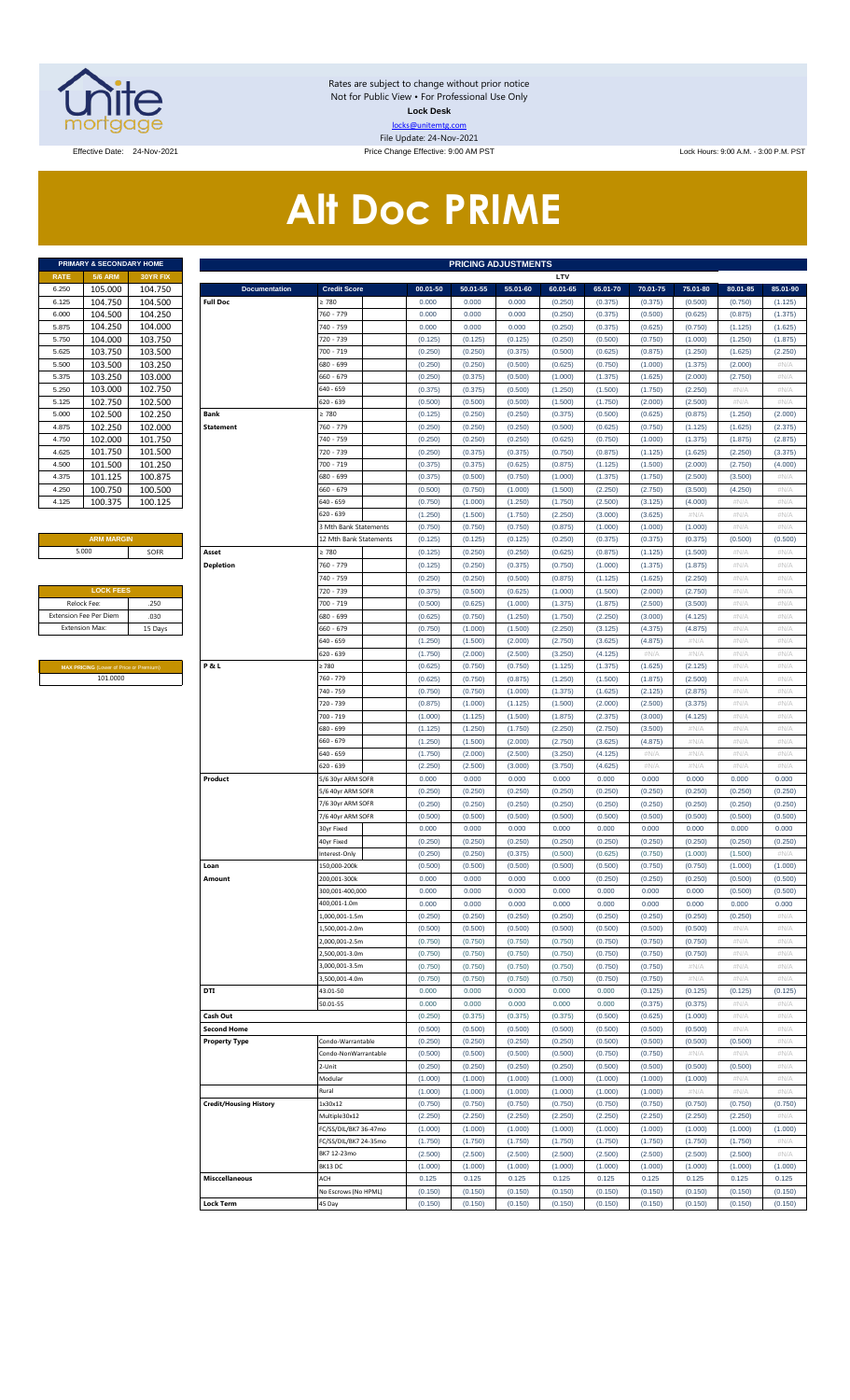

Price Change Effective: 8:03 AM PST Effective Date: Lock Hours: 9:00 A.M. - 3:00 P.M. PST **24-Nov-21**

#### [V](https://unitemortgage.com/)isit: https://unitemortgage.com

The pricing engine is the Formal price given, please access it through:

**Quick Pricer:** [https://un](https://unitemortgage.com/broker-resources/price-my-loan/)itemortgage.com/broker-resources/price-my-loan/

### **CALL US TODAY: 800-777-1207**

#### **CONVENTIONAL PRODUCTS AND PRICING**

|       | <b>CONFORMING LOANS</b> |                             |         |       |                             |         |               |       |                             |         |               |                             |                             |         |               |  |
|-------|-------------------------|-----------------------------|---------|-------|-----------------------------|---------|---------------|-------|-----------------------------|---------|---------------|-----------------------------|-----------------------------|---------|---------------|--|
|       |                         | <b>DU CONF CONV 30 YEAR</b> |         |       | <b>DU CONF CONV 20 YEAR</b> |         |               |       | <b>DU CONF CONV 15 YEAR</b> |         |               |                             | <b>DU CONF CONV 10 YEAR</b> |         |               |  |
| Rate  | 10 Day                  | 25 Day                      | 40 Day  | Rate  | 10 Day                      | 25 Day  | 40 Day        | Rate  | 10 Day                      | 25 Day  | 40 Day        | Rate                        | 10 Day                      | 25 Day  | 40 Day        |  |
| 3.750 | (4.625)                 | (4.500)                     | (4.375) | 3.500 | (4.625)                     | (4.500) | (4.375)       | 3.000 | (4.000)                     | (3.875) | (3.750)       | 2.875                       | (3.625)                     | (3.500) | (3.375)       |  |
| 3.625 | (4.250)                 | (4.125)                     | (4.000) | 3.375 | (4.250)                     | (4.125) | (4.000)       | 2.875 | (3.625)                     | (3.500) | (3.375)       | 2.750                       | (3.250)                     | (3.125) | (3.000)       |  |
| 3.500 | (3.875)                 | (3.750)                     | (3.625) | 3.250 | (3.750)                     | (3.625) | (3.500)       | 2.750 | (3.250)                     | (3.125) | (3.000)       | 2.625                       | (2.750)                     | (2.625) | (2.500)       |  |
| 3.375 | (3.375)                 | (3.250)                     | (3.125) | 3.125 | (3.500)                     | (3.375) | (3.250)       | 2.625 | (2.750)                     | (2.625) | (2.500)       | 2.500                       | (2.250)                     | (2.125) | (2.000)       |  |
| 3.250 | (2.875)                 | (2.750)                     | (2.625) | 3.000 | (2.875)                     | (2.750) | (2.625)       | 2.500 | (2.250)                     | (2.125) | (2.000)       | 2.375                       | (2.125)                     | (2.000) | (1.875)       |  |
| 3.125 | (2.250)                 | (2.125)                     | (2.000) | 2.875 | (2.375)                     | (2.250) | (2.125)       | 2.375 | (1.625)                     | (1.500) | (1.375)       | 2.250                       | (1.750)                     | (1.625) | (1.500)       |  |
| 3.000 | (1.625)                 | (1.500)                     | (1.375) | 2.750 | (1.750)                     | (1.625) | (1.500)       | 2.250 | (1.250)                     | (1.125) | (1.000)       | 2.125                       | (1.250)                     | (1.125) | (1.000)       |  |
| 2.875 | (1.000)                 | (0.875)                     | (0.750) | 2.625 | (1.000)                     | (0.875) | (0.750)       | 2.125 | (0.625)                     | (0.500) | (0.375)       | 2.000                       | (0.625)                     | (0.500) | (0.375)       |  |
| 2.750 | (0.375)                 | (0.250)                     | (0.125) | 2.500 | (0.250)                     | (0.125) | 0.000         | 2.000 | 0.000                       | 0.125   | 0.250         | 1.875                       | 0.000                       | 0.125   | 0.250         |  |
| 2.625 | 0.500                   | 0.625                       | 0.750   | 2.375 | 0.750                       | 0.875   | 1.000         | 1.875 | 0.625                       | 0.750   | 0.875         | 1.750                       | 0.500                       | 0.625   | 0.750         |  |
|       |                         |                             |         |       |                             |         |               |       |                             |         |               |                             |                             |         |               |  |
|       |                         | <b>LP CONF CONV 30 YEAR</b> |         |       | <b>LP CONF CONV 20 YEAR</b> |         |               |       | <b>LP CONF CONV 15 YEAR</b> |         |               | <b>LP CONF CONV 10 YEAR</b> |                             |         |               |  |
| Rate  | 10 Day                  | 25 Day                      | 40 Day  | Rate  | 10 Day                      | 25 Day  | <b>40 Day</b> | Rate  | 10 Day                      | 25 Day  | <b>40 Day</b> | Rate                        | <b>10 Day</b>               | 25 Day  | <b>40 Day</b> |  |
| 3.875 | (5.000)                 | (4.875)                     | (4.750) | 3.625 | (4.750)                     | (4.625) | (4.500)       | 3.125 | (4.375)                     | (4.250) | (4.125)       | 3.000                       | (3.500)                     | (3.375) | (3.250)       |  |
| 3.750 | (4.500)                 | (4.375)                     | (4.250) | 3.500 | (4.500)                     | (4.375) | (4.250)       | 3.000 | (3.875)                     | (3.750) | (3.625)       | 2.875                       | (3.250)                     | (3.125) | (3.000)       |  |
| 3.625 | (4.250)                 | (4.125)                     | (4.000) | 3.375 | (4.125)                     | (4.000) | (3.875)       | 2.875 | (3.625)                     | (3.500) | (3.375)       | 2.750                       | (3.000)                     | (2.875) | (2.750)       |  |
| 3.500 | (3.750)                 | (3.625)                     | (3.500) | 3.250 | (3.750)                     | (3.625) | (3.500)       | 2.750 | (3.125)                     | (3.000) | (2.875)       | 2.625                       | (2.750)                     | (2.625) | (2.500)       |  |
| 3.375 | (3.250)                 | (3.125)                     | (3.000) | 3.125 | (3.375)                     | (3.250) | (3.125)       | 2.625 | (2.625)                     | (2.500) | (2.375)       | 2.500                       | (2.250)                     | (2.125) | (2.000)       |  |
| 3.250 | (2.750)                 | (2.625)                     | (2.500) | 3.000 | (2.750)                     | (2.625) | (2.500)       | 2.500 | (2.125)                     | (2.000) | (1.875)       | 2.375                       | (1.875)                     | (1.750) | (1.625)       |  |
| 3.125 | (2.000)                 | (1.875)                     | (1.750) | 2.875 | (2.250)                     | (2.125) | (2.000)       | 2.375 | (1.625)                     | (1.500) | (1.375)       | 2.250                       | (1.375)                     | (1.250) | (1.125)       |  |
| 3.000 | (1.500)                 | (1.375)                     | (1.250) | 2.750 | (1.625)                     | (1.500) | (1.375)       | 2.250 | (1.125)                     | (1.000) | (0.875)       | 2.125                       | (1.125)                     | (1.000) | (0.875)       |  |

|  | <b>HIGH BALANCE CONFORMING</b> |
|--|--------------------------------|
|  |                                |

2.875 (0.875) (0.750) (0.625) 2.625 (0.875) (0.750) (0.625) 2.125 (0.625) (0.500) (0.375) 2.000 (0.375) (0.250) (0.125) 2.750 (0.250) (0.125) 0.000 2.500 (0.250) (0.125) 0.000 2.000 0.000 0.125 0.250 1.875 0.125 0.250 0.375 2.625 0.625 0.750 0.875 2.375 0.875 1.000 1.125 1.875 0.625 0.750 0.875 1.750 0.625 0.750 0.875

|                                                                                       | <b>DU HIGH BALANCE 30 YEAR</b>                                                                            |                                                                                                           |                                                                                                         | <b>DU HIGH BALANCE 15 YEAR</b>                                                        |                                                                                                                  |                                                                                                           |                                                                                                         |      | <b>DU HIGH BALANCE 20 YEAR</b> |             |        |      | <b>DU HIGH BALANCE 10 YEAR</b> |          |               |  |  |
|---------------------------------------------------------------------------------------|-----------------------------------------------------------------------------------------------------------|-----------------------------------------------------------------------------------------------------------|---------------------------------------------------------------------------------------------------------|---------------------------------------------------------------------------------------|------------------------------------------------------------------------------------------------------------------|-----------------------------------------------------------------------------------------------------------|---------------------------------------------------------------------------------------------------------|------|--------------------------------|-------------|--------|------|--------------------------------|----------|---------------|--|--|
| Rate<br>3.875<br>3.750<br>3.625<br>3.500<br>3.375<br>3.250<br>3.125<br>3.000<br>2.875 | 10 Day<br>(4.375)<br>(3.875)<br>(3.500)<br>(3.125)<br>(2.625)<br>(2.000)<br>(1.375)<br>(0.750)<br>(0.250) | 25 Day<br>(4.250)<br>(3.750)<br>(3.375)<br>(3.000)<br>(2.500)<br>(1.875)<br>(1.250)<br>(0.625)<br>(0.125) | 40 Day<br>(4.125)<br>(3.625)<br>(3.250)<br>(2.875)<br>(2.375)<br>(1.750)<br>(1.125)<br>(0.500)<br>0.000 | Rate<br>3.250<br>3.125<br>3.000<br>2.875<br>2.750<br>2.625<br>2.500<br>2.375<br>2.250 | <b>10 Day</b><br>(2.750)<br>(2.375)<br>(2.750)<br>(2.500)<br>(2.250)<br>(1.750)<br>(1.250)<br>(0.625)<br>(0.250) | 25 Day<br>(2.625)<br>(2.250)<br>(2.625)<br>(2.375)<br>(2.125)<br>(1.625)<br>(1.125)<br>(0.500)<br>(0.125) | 40 Day<br>(2.500)<br>(2.125)<br>(2.500)<br>(2.250)<br>(2.000)<br>(1.500)<br>(1.000)<br>(0.375)<br>0.000 | Rate | 10 Day                         | 25 Day<br>æ | 40 Day | Rate | <b>10 Day</b>                  | $25$ Day | <b>40 Day</b> |  |  |
| 2.750                                                                                 | 0.500                                                                                                     | 0.625                                                                                                     | 0.750                                                                                                   | 2.125                                                                                 | 0.250                                                                                                            | 0.375                                                                                                     | 0.500                                                                                                   |      |                                |             |        |      |                                |          |               |  |  |

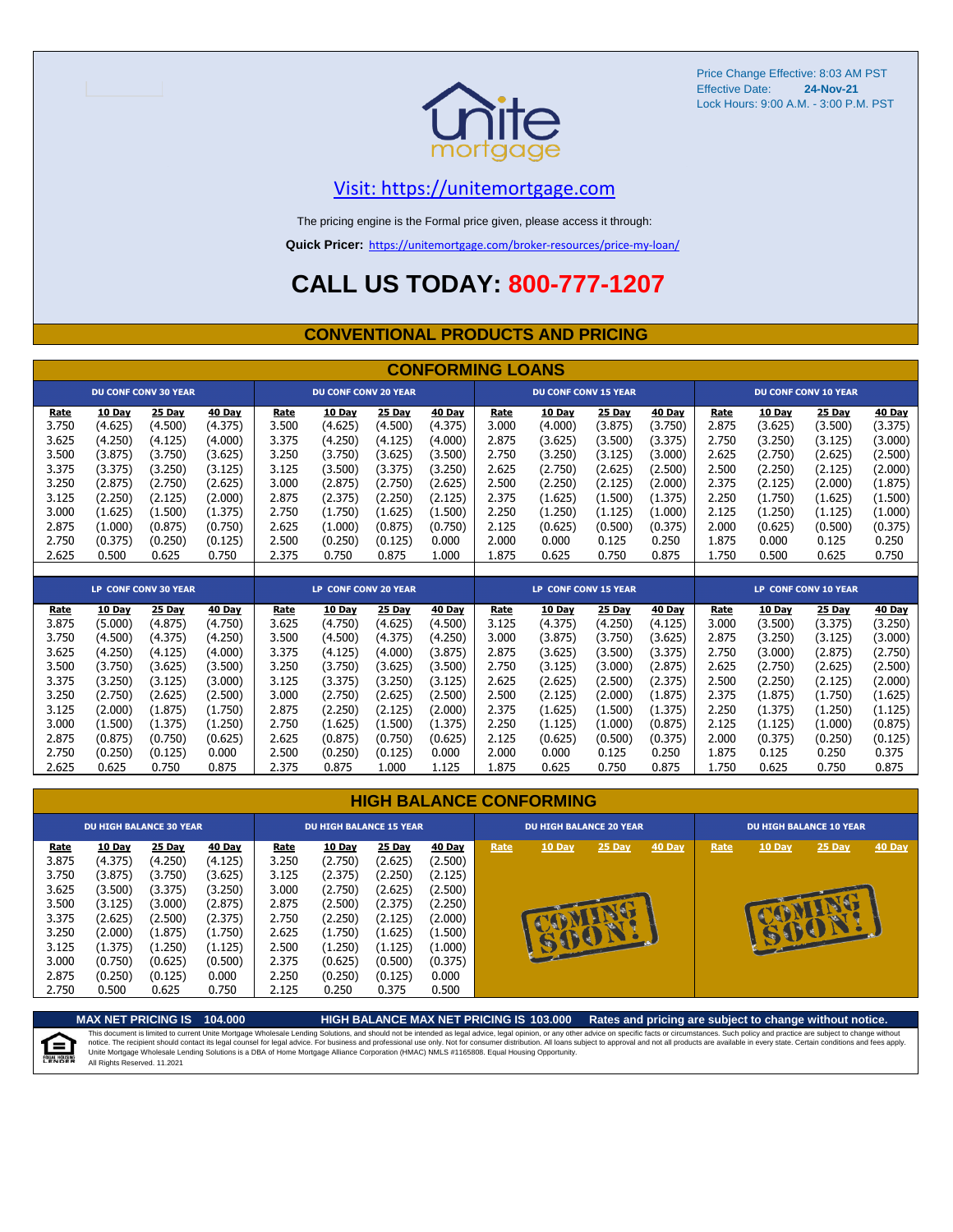

Price Change Effective: 8:03 AM PST Effective Date: **24-Nov-21** Lock Hours: 9:00 A.M. - 3:00 P.M. PST

#### [V](https://unitemortgage.com/)isit: https://unitemortgage.com

The pricing engine is the Formal price given, please access it through:

**Quick Pricer:** [https://un](https://unitemortgage.com/broker-resources/price-my-loan/)itemortgage.com/broker-resources/price-my-loan/

### **CALL US TODAY: 800-777-1207**

|                             | <b>HOME AFFORDABLE PRODUCTS</b> |         |         |                                          |               |         |         |                                 |               |         |         |                                       |              |              |        |
|-----------------------------|---------------------------------|---------|---------|------------------------------------------|---------------|---------|---------|---------------------------------|---------------|---------|---------|---------------------------------------|--------------|--------------|--------|
| <b>DU HOMEREADY 30 YEAR</b> |                                 |         |         | <b>DU HOMEREADY HIGH BALANCE 30 YEAR</b> |               |         |         | <b>LP HOME POSSIBLE 30 YEAR</b> |               |         |         | LP HOME POSSIBLE HIGH BALANCE 30 YEAR |              |              |        |
| <u>Rate</u>                 | 10 Day                          | 25 Day  | 40 Day  | <u>Rate</u>                              | <b>10 Day</b> | 25 Day  | 40 Day  | <u>Rate</u>                     | <b>10 Day</b> | 25 Day  | 40 Day  | Rate                                  | 10 Day       | 25 Day       | 40 Day |
| 3.750                       | (4.250)                         | (4.125) | (4.000) | 3.875                                    | (3.750)       | (3.625) | (3.500) | 3.750                           | (4.375)       | (4.250) | (4.125) |                                       |              |              |        |
| 3.625                       | (4.000)                         | (3.875) | (3.750) | 3.750                                    | (3.125)       | (3.000) | (2.875) | 3.625                           | (4.000)       | (3.875) | (3.750) |                                       |              |              |        |
| 3.500                       | (3.500)                         | (3.375) | (3.250) | 3.625                                    | (3.750)       | (3.625) | (3.500) | 3.500                           | (3.625)       | (3.500) | (3.375) |                                       |              |              |        |
| 3.375                       | (3.000)                         | (2.875) | (2.750) | 3.500                                    | (3.375)       | (3.250) | (3.125) | 3.375                           | (3.125)       | (3.000) | (2.875) |                                       |              |              |        |
| 3.250                       | (2.500)                         | (2.375) | (2.250) | 3.375                                    | (2.875)       | (2.750) | (2.625) | 3.250                           | (2.625)       | (2.500) | (2.375) |                                       |              |              |        |
| 3.125                       | (1.750)                         | (1.625) | (1.500) | 3.250                                    | (2.125)       | (2.000) | (1.875) | 3.125                           | (2.000)       | (1.875) | (1.750) |                                       | $\mathbf{F}$ | $\mathbf{P}$ |        |
| 3.000                       | (1.250)                         | (1.125) | (1.000) | 3.125                                    | (1.500)       | (1.375) | (1.250) | 3.000                           | (1.375)       | (1.250) | (1.125) |                                       |              |              |        |
| 2.875                       | (0.625)                         | (0.500) | (0.375) | 3.000                                    | (1.000)       | (0.875) | (0.750) | 2.875                           | (0.750)       | (0.625) | (0.500) |                                       |              |              |        |
| 2.750                       | 0.000                           | 0.125   | 0.250   | 2.875                                    | (0.375)       | (0.250) | (0.125) | 2.750                           | 0.000         | 0.125   | 0.250   |                                       |              |              |        |
| 2.625                       | 0.750                           | 0.875   | 1.000   | 2.750                                    | 0.375         | 0.500   | 0.625   | 2.625                           | 0.750         | 0.875   | 1.000   |                                       |              |              |        |

| <b>HOME READY AND HOMEPOSSIBLE CAP LIMITS</b>      |       |       |      |       |      |       |       |                                                                                                  |       |  |  |  |
|----------------------------------------------------|-------|-------|------|-------|------|-------|-------|--------------------------------------------------------------------------------------------------|-------|--|--|--|
|                                                    |       |       |      |       |      |       |       | LTV <=60 60.01 - 65 65.01 - 70 70.01 - 75 75.01 - 80 80.01 - 85 85.01 - 90 90.01 - 95 95.01 - 97 |       |  |  |  |
| HomeReady/Home Possible FICO >=680 Adjustment Caps | 1.500 | 1.500 | .500 | 1.500 | .500 | 0.000 | 0.000 | 0.000                                                                                            | 0.000 |  |  |  |
| HomeReady/Home Possible FICO <680 Adjustment Caps  | 1.500 | 1.500 | .500 | .500  | .500 | .500  | .500  | .500                                                                                             | 1.500 |  |  |  |

自

All Rights Reserved. 11.2021

MAX NET PRICING IS 103.000 Rates and pricing are subject to change without notice.<br>This document is limited to current Unite Mortgage Wholesale Lending Solutions, and should not be intended as legal advice, legal opinion,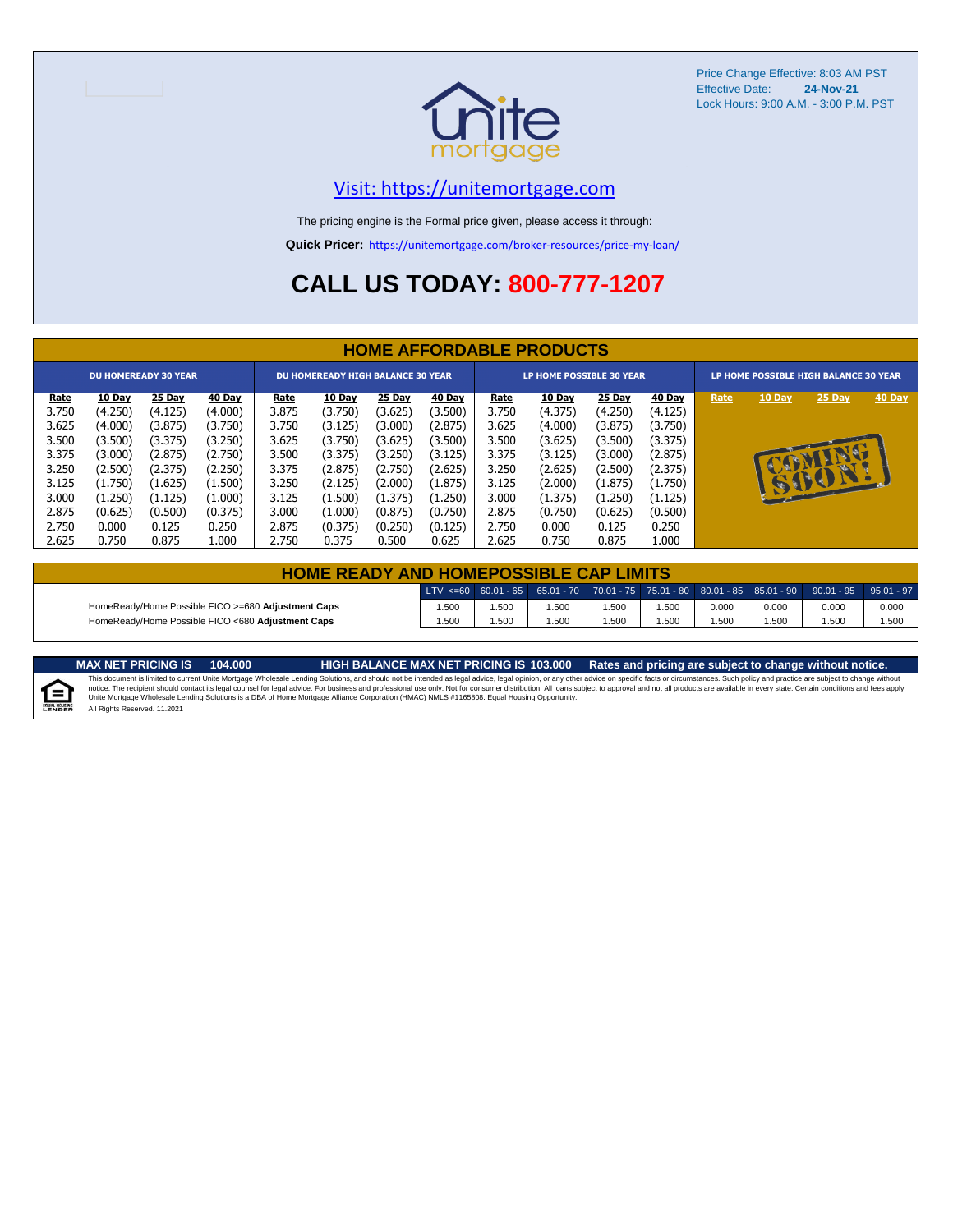

Price Change Effective: 8:03 AM PST Effective Date: **24-Nov-21** Lock Hours: 9:00 A.M. - 3:00 P.M. PST

#### [V](https://unitemortgage.com/)isit: https://unitemortgage.com

The pricing engine is the Formal price given, please access it through:

**Quick Pricer:** [https://un](https://unitemortgage.com/broker-resources/price-my-loan/)itemortgage.com/broker-resources/price-my-loan/

## **CALL US TODAY: 800-777-1207**

|                                                                                | <b>CONVENTIONAL PRICING ADJUSTMENTS</b>                                                |                                   |                                                   |              |              |              |                    |              |                                                                                      |              |
|--------------------------------------------------------------------------------|----------------------------------------------------------------------------------------|-----------------------------------|---------------------------------------------------|--------------|--------------|--------------|--------------------|--------------|--------------------------------------------------------------------------------------|--------------|
| Credit Score / LTV                                                             | Loan Terms > 15 years                                                                  | $LTV \le 60$                      | $60.01 - 70$                                      | $70.01 - 75$ | $75.01 - 80$ | $80.01 - 85$ | $85.01 - 90$       | $90.01 - 95$ | $95.01 - 97$                                                                         | >97.00%      |
| $740+$                                                                         |                                                                                        | 0.000                             | 0.250                                             | 0.250        | 0.500        | 0.250        | 0.250              | 0.250        | 0.750                                                                                | 0.750        |
| 720 - 739                                                                      |                                                                                        | 0.000                             | 0.250                                             | 0.500        | 0.750        | 0.500        | 0.500              | 0.500        | 1.000                                                                                | 1.000        |
| 700 - 719                                                                      |                                                                                        | 0.000                             | 0.500                                             | 1.000        | 1.250        | 1.000        | 1.000              | 1.000        | 1.500                                                                                | 1.500        |
| 680 - 699                                                                      |                                                                                        | 0.000                             | 0.500                                             | 1.250        | 1.750        | 1.500        | 1.250              | 1.250        | 1.500                                                                                | 1.500        |
| 660 - 679                                                                      |                                                                                        | 0.000                             | 1.000                                             | 2.250        | 2.750        | 2.750        | 2.250              | 2.250        | 2.250                                                                                | 2.250        |
| 640 - 659                                                                      |                                                                                        | 0.500                             | 1.250                                             | 2.750        | 3.000        | 3.250        | 2.750              | 2.750        | 2.750                                                                                | 2.750        |
| 620-639                                                                        |                                                                                        | 0.500                             | 1.500                                             | 3.000        | 3.000        | 3.250        | 3.250              | 3.250        | 3.500                                                                                | 3.500        |
| Cash Out (Ex. Student Loan Only) All Loan Terms. Cumulative with above adjust. |                                                                                        | $LTV \le 60$                      | $60.01 - 70$                                      | $70.01 - 75$ | $75.01 - 80$ |              |                    |              |                                                                                      |              |
| $740+$                                                                         |                                                                                        | 0.375                             | 0.625                                             | 0.625        | 0.875        |              |                    |              |                                                                                      |              |
| 720 - 739                                                                      |                                                                                        | 0.375                             | 1.000                                             | 1.000        | 1.125        |              |                    |              |                                                                                      |              |
| 700 - 719                                                                      |                                                                                        | 0.375                             | 1.000                                             | 1.000        | 1.125        |              |                    |              |                                                                                      |              |
| 680 - 699                                                                      |                                                                                        | 0.375                             | 1.125                                             | 1.125        | 1.750        |              |                    |              |                                                                                      |              |
| 660 - 679                                                                      |                                                                                        | 0.625                             | 1.125                                             | 1.125        | 1.875        |              |                    |              |                                                                                      |              |
| 640 - 659                                                                      |                                                                                        | 0.625                             | 1.625                                             | 1.625        | 2.625        |              |                    |              |                                                                                      |              |
| 620 - 639                                                                      |                                                                                        | 0.625                             | 1.625                                             | 1.625        | 3.125        |              |                    |              |                                                                                      |              |
| <b>Other Price Adjustments</b><br>All Loan Terms                               | Cumulative with above adjustments                                                      | $LTV \le 60$                      | $60.01 - 65$                                      | $65.01 - 70$ | $70.01 - 75$ | $75.01 - 80$ | $80.01 - 85$       | $85.01 - 90$ | $90.01 - 95$                                                                         | $95.01 - 97$ |
| High Balance Purchase and R/T Refinance                                        |                                                                                        | 0.250                             | 0.250                                             | 0.250        | 0.250        | 0.250        | 0.250              | 0.250        | 0.250                                                                                | <b>NA</b>    |
| High Balance Cash-Out Refinance                                                |                                                                                        | 1.000                             | 1.000                                             | 1.000        | 1.000        | 1.000        | <b>NA</b>          | <b>NA</b>    | <b>NA</b>                                                                            | <b>NA</b>    |
| High Balance ARMs (Adjustment Based on CLTV)                                   |                                                                                        | 0.750                             | 0.750                                             | 0.750        | 0.750        | 1.500        | 1.500              | 1.500        | 1.500                                                                                | <b>NA</b>    |
| <b>ARMs</b>                                                                    |                                                                                        | 0.000                             | 0.000                                             | 0.000        | 0.000        | 0.000        | 0.000              | 0.000        | 0.250                                                                                | <b>NA</b>    |
| HomeReady/Home Possible FICO >=680 Adjustment Caps                             |                                                                                        | 1.500                             | 1.500                                             | 1.500        | 1.500        | 1.500        | 0.000              | 0.000        | 0.000                                                                                | 0.000        |
| HomeReady/Home Possible FICO <680 Adjustment Caps                              |                                                                                        | 1.500                             | 1.500                                             | 1.500        | 1.500        | 1.500        | 1.500              | 1.500        | 1.500                                                                                | 1.500        |
| <b>Investment Properties</b>                                                   |                                                                                        | 2.125                             | 2.125                                             | 2.125        | 2.125        | 3.375        | 4.125              | <b>NA</b>    | <b>NA</b>                                                                            | <b>NA</b>    |
| Second Home                                                                    |                                                                                        | 0.000                             | 0.000                                             | 0.000        | 0.000        | 0.000        | 0.000              | 0.250        | 5.000                                                                                | 5.000        |
| Manufactured home                                                              |                                                                                        | 0.500                             | 0.500                                             | 0.500        | 0.500        | 0.500        | 0.500              | 0.500        | 0.500                                                                                | 0.500        |
| 2-4 Unit Properties (3-4 unit max LTV is 75% (DU) and 80% (LP))                |                                                                                        | 1.000                             | 1.000                                             | 1.000        | 1.000        | 1.000        | 1.000              | <b>NA</b>    | <b>NA</b>                                                                            | <b>NA</b>    |
| Condos - Loan Terms > 15Y (does not apply to Detached building types)          |                                                                                        | 0.000                             | 0.000                                             | 0.000        | 0.000        | 0.750        | 0.750              | 0.750        | 0.750                                                                                | 0.750        |
|                                                                                | Escrow Waiver (LTV >80% not available in NM, LTV >90% does not apply to HB Nationwide) | 0.000                             | 0.000                                             | 0.000        | 0.000        | 0.000        | 0.000              | 0.000        | 0.000                                                                                | <b>NA</b>    |
| UW Waiver Fee (ALL LTV) - based on loan size                                   |                                                                                        |                                   |                                                   |              |              |              |                    |              |                                                                                      |              |
|                                                                                |                                                                                        |                                   |                                                   |              |              |              |                    |              |                                                                                      |              |
|                                                                                | <b>ALL SUBORDINATE FINANCING</b>                                                       |                                   |                                                   |              | .375%        |              |                    |              |                                                                                      |              |
| <b>LTV Range</b>                                                               | <b>CLTV Range</b>                                                                      |                                   | Credit Score < 720                                |              |              |              | Credit Score > 720 |              |                                                                                      |              |
| $\leq 65.00\%$                                                                 | $80.01\% - 95.00\%$                                                                    |                                   | 0.500                                             |              |              |              | 0.250              |              |                                                                                      |              |
| 65.01% - 75.00%                                                                | $80.01\% - 95.00\%$                                                                    |                                   | 0.750                                             |              |              |              | 0.500              |              |                                                                                      |              |
| 75.01% - 95.00%                                                                | $90.01\% - 95.00\%$                                                                    |                                   | 1.000                                             |              |              |              | 0.750              |              |                                                                                      |              |
| 75.01% - 90.00%                                                                | 76.01% - 90.00%                                                                        |                                   | 1.000                                             |              |              |              | 0.750              |              |                                                                                      |              |
| ≤ 95.00%                                                                       | 95.01% - 97.00%                                                                        |                                   | 1.500                                             |              |              |              | 1.500              |              |                                                                                      |              |
|                                                                                |                                                                                        |                                   |                                                   |              |              |              |                    |              |                                                                                      |              |
|                                                                                | <b>LOCK EXTENSIONS - RELOCKS - OTHER CHANGES</b>                                       |                                   |                                                   |              |              |              |                    |              |                                                                                      |              |
|                                                                                |                                                                                        |                                   | <b>Lock Extensions:</b>                           |              |              |              |                    |              |                                                                                      |              |
| 1-4 days                                                                       | .03 / day                                                                              |                                   |                                                   |              |              |              |                    |              |                                                                                      |              |
| 5 days                                                                         | 0.125                                                                                  |                                   |                                                   |              |              |              |                    |              | 10 Day Lock Expires: 12/04/21                                                        |              |
| 7 days                                                                         | 0.187                                                                                  |                                   |                                                   |              |              |              |                    |              | 25 Day Lock Expires:                                                                 | 12/19/21     |
| 10 days                                                                        | 0.250                                                                                  |                                   |                                                   |              |              |              |                    |              | 40 Day Lock Expires: 01/03/22                                                        |              |
| 15 days                                                                        | 0.375                                                                                  |                                   |                                                   |              |              |              |                    |              |                                                                                      |              |
| <b>Relocks:</b>                                                                | <b>Other Changes:</b>                                                                  |                                   |                                                   |              |              |              |                    |              |                                                                                      |              |
| Worse Case pricing plus additional .250 hit                                    | Loan Program                                                                           |                                   | Worse Case if moving into different delivery type |              |              |              |                    |              |                                                                                      |              |
|                                                                                | Rate Change                                                                            | Not subject to worse case pricing |                                                   |              |              |              |                    |              | Locks expiring on a non business day are<br>good through the following business day. |              |

APOR: 15/20 YR.: 2.500% 1 YR CMT: 0.120% **MAX NET PRICING IS 104.000 Rates and prices are subject to change without notice.** 25/30 YR.: 2.960% 1 YR Libor: 0.360% This document is limited to current Unite Mortgage Wholesale Lending Solutions, and should not be intended as legal advice, legal opinion, or any other advice on specific facts or circumstances. Such policy and practice ar  $=$ **EQUAL HOUSING** All Rights Reserved. 11.2021